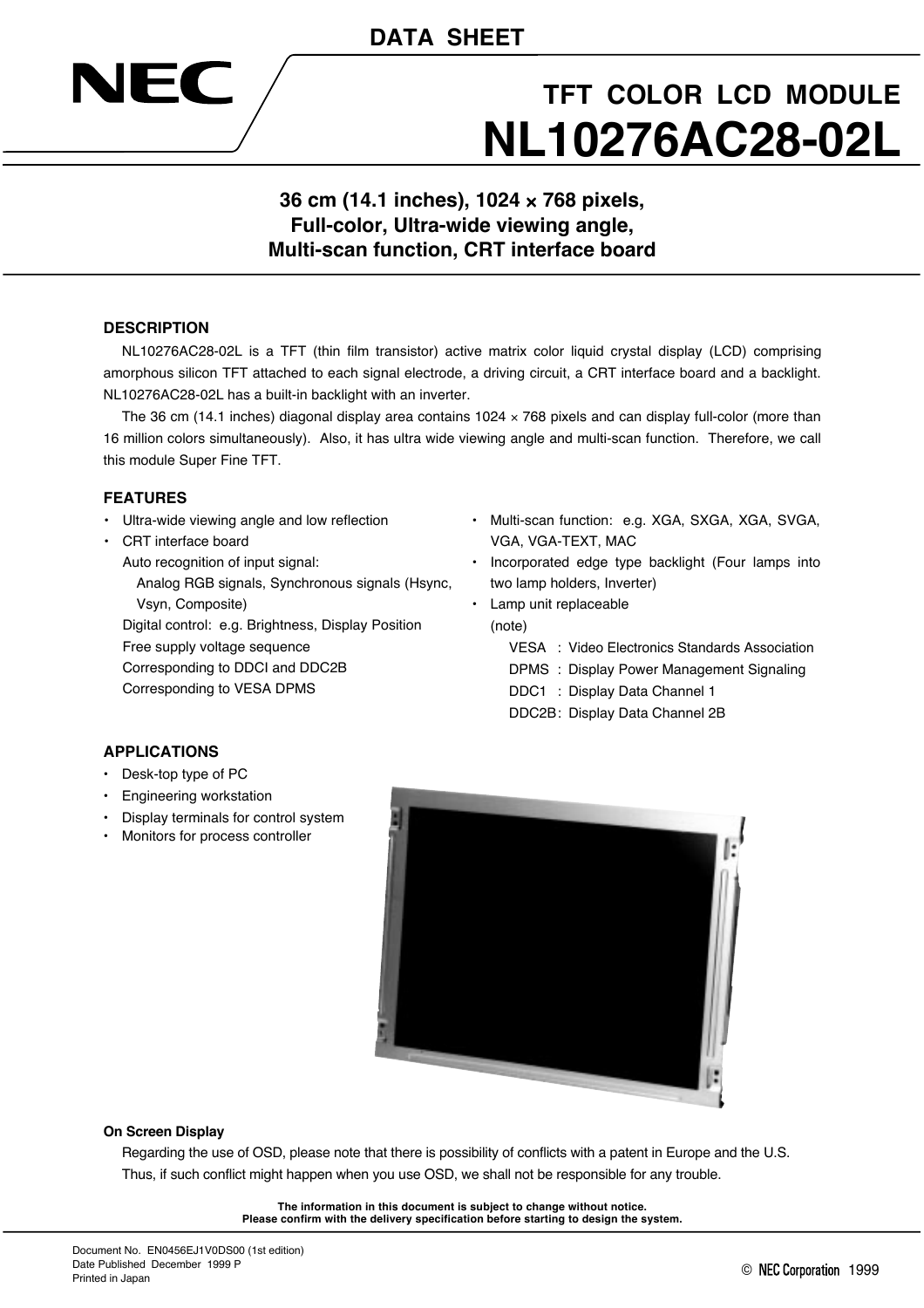#### **STRUCTURE AND FUNCTIONS**

A color TFT (thin film transistor) LCD module is comprised of a TFT liquid crystal panel structure, LSIs for driving the TFT array, and a backlight assembly. The TFT panel structure is created by sandwiching liquid crystal material in the narrow gap between a TFT array glass substrate and a color filter glass substrate. After the driver LSIs are connected to the panel, the backlight assembly is attached to the backside of the panel.

RGB (red, green, blue) data signals from a source system is modulated into a form suitable for active matrix addressing by the onboard signal processor and sent to the driver LSIs which in turn addresses the individual TFT cells.

Acting as an electro-optical switch, each TFT cell regulates light transmission from the backlight assembly when activated by the data source. By regulating the amount of light passing through the array of red, green, and blue dots, color images are created with clarity.

|                            | <b>OUTLINE OF CHARACTERISTICS (at room temperature)</b>                |
|----------------------------|------------------------------------------------------------------------|
| Display area               | 285.696 (H) × 214.272 (V) mm                                           |
| Drive system               | a-Si TFT active matrix                                                 |
| Display colors             | Full-color                                                             |
| Number of pixels           | 1024 (H) $\times$ 768 (V)                                              |
| Pixel arrangement          | <b>RGB</b> vertical stripe                                             |
| Pixel pitch                | $0.279$ (H) $\times$ 0.279 (V) mm                                      |
| Module size                | 330.0 (H) $\times$ 255.0 (V) $\times$ 23.3 (D) mm (typ.)               |
| Weight                     | 1530 g (typ.)                                                          |
| Contrast ratio             | $150:1$ (typ.)                                                         |
|                            | Viewing angle (more than the contrast ratio of 10:1)                   |
|                            | • Horizontal: 85° (typ., left side, right side)                        |
|                            | • Vertical : $85^\circ$ (typ., up side, down side)                     |
| Designed viewing direction |                                                                        |
|                            | • Optimum grayscale ( $\gamma$ = 2.2): perpendicular                   |
| Color gamut                | 40% (typ., At center, To NTSC)                                         |
| Response time              | 34 ms (typ.), "black 100%" to "white 10%"                              |
| Luminance                  | 200 cd/ $m^2$ (typ.)                                                   |
| Input signals              | Analog RGB signals, Synchronous signals (Hsync and Vsync or Composite) |
| <b>Backlight</b>           | Edge light type: Four cold cathode fluorescent lamps with an inverter  |
|                            | Lamp holder: 141LHS11                                                  |
|                            | : 150PW011<br>Inverter                                                 |
| Supply voltage             | 12 V, 12 V (Logic/LCD driving, Backlight)                              |
| Power consumption          | 25.1 W (typ.)                                                          |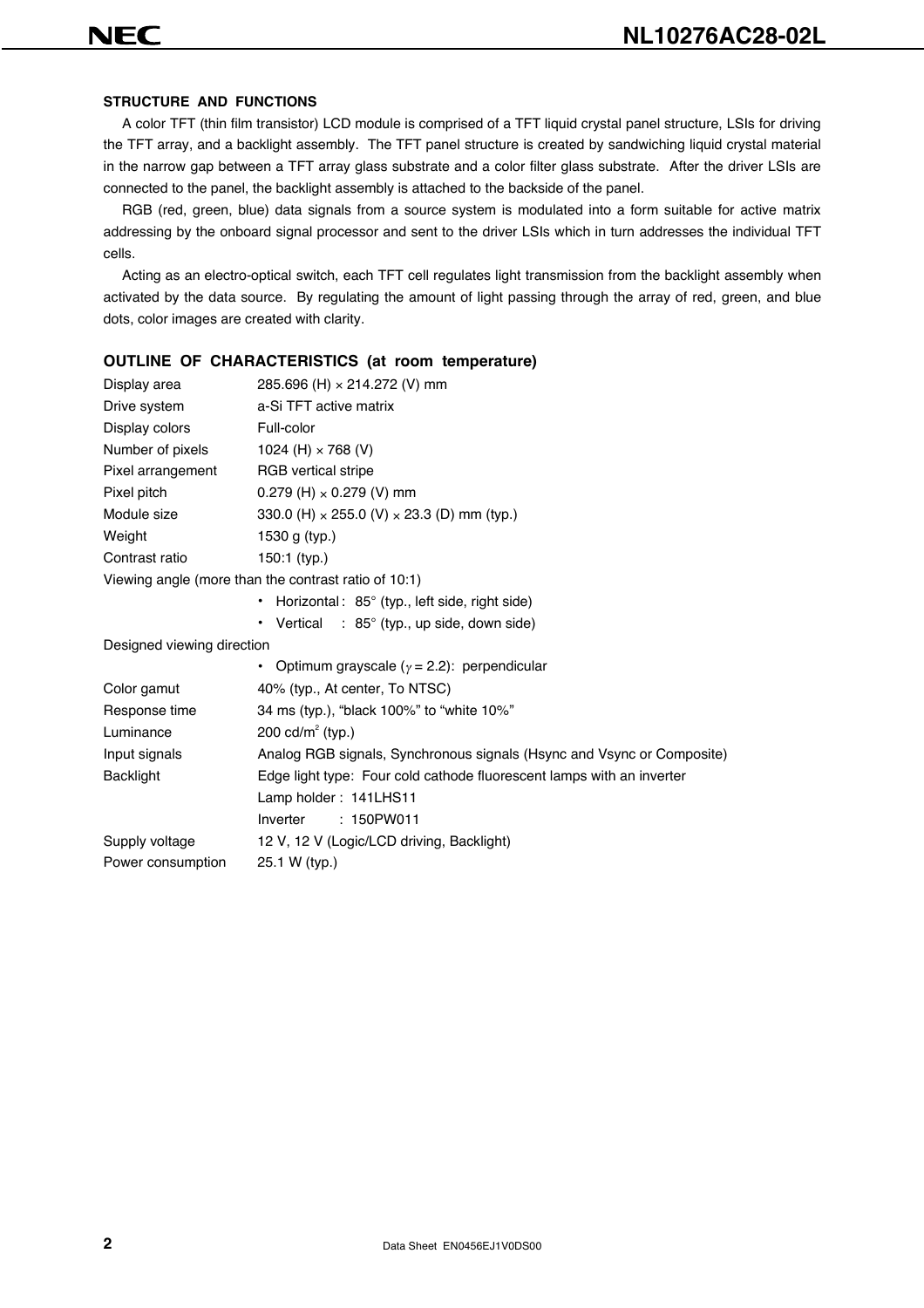### **BLOCK DIAGRAM**



HS : Hsync

CS : Composite synchronous signal

**Note**: Neither GND nor GNDB is connected to frame. These should be connected in customer equipment.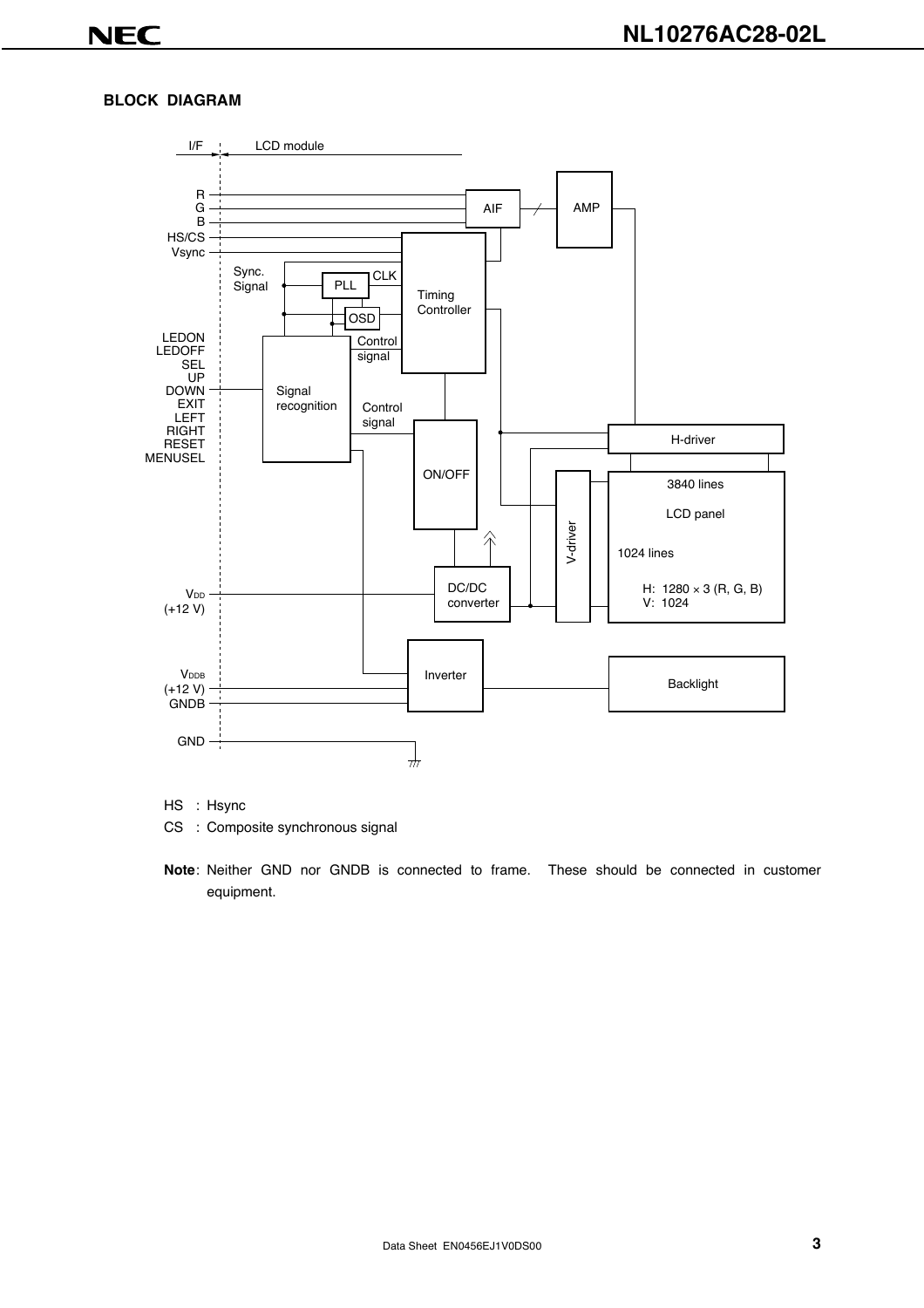#### **SPECIFICATIONS**

#### **GENERAL SPECIFICATIONS**

| Item              | Contents                                                                |       |  |  |
|-------------------|-------------------------------------------------------------------------|-------|--|--|
| Module size       | $330 \pm 0.5$ (H) $\times$ 255.0 $\pm$ 0.5 (V) $\times$ 24.5 (max.) (D) | mm    |  |  |
| Display area      | 285.696 (H) × 214.272 (V)                                               | mm    |  |  |
| Number of dots    | $1024 \times 3$ (H) $\times$ 768 (V)                                    | dots  |  |  |
| Pixel pitch       | $0.279$ (H) $\times$ 0.279 (V)                                          | mm    |  |  |
| Dot pitch         | $0.093$ (H) $\times$ 0.279 (V)                                          | mm    |  |  |
| Pixel arrangement | RGB (Red, Green, Blue) vertical stripe                                  |       |  |  |
| Display colors    | Full color                                                              | color |  |  |
| Weight            | $1,600$ (max.)                                                          | g     |  |  |

#### **ABSOLUTE MAXIMUM RATINGS**

| Parameter                                                                                 | Symbol                       | Rating                       | Unit                        | Remarks                       |
|-------------------------------------------------------------------------------------------|------------------------------|------------------------------|-----------------------------|-------------------------------|
| Supply voltage                                                                            | <b>V</b> <sub>DD</sub>       | $-0.3$ to $+14$              | V                           | $T_a = 25^{\circ}C$           |
|                                                                                           | <b>V<sub>DD</sub>B</b>       | $-0.3$ to $+14$              | v                           |                               |
| Logic input voltage                                                                       | V <sub>ln1</sub>             | $-0.3$ to $+5.5$             | v                           | $Ta = 25^{\circ}C$            |
| R, G, B input voltage                                                                     | V <sub>ln2</sub>             | $-6.0$ to $+6.0$             | $\vee$                      | $V_{DD} = 12 V$               |
| Storage temp.                                                                             | Tst                          | $-20$ to $+60$               | °C                          |                               |
| Operating temp.                                                                           | Top                          | 0 to 50                      |                             | <b>Note</b><br>Module surface |
| Humidity                                                                                  | $\leq$ 95% relative humidity |                              | Ta $\leq 40^{\circ}$ C      |                               |
| (no condensation)                                                                         |                              | $\leq$ 85% relative humidity | $40 < Ta \leq 50^{\circ}$ C |                               |
| Absolute humidity shall not exceed $Ta = 50^{\circ}C$ ,<br>85 % relative humidity) level. |                              |                              |                             | $Ta > 50^{\circ}C$            |

**Note** Measured at the LCD panel (Including self-fever)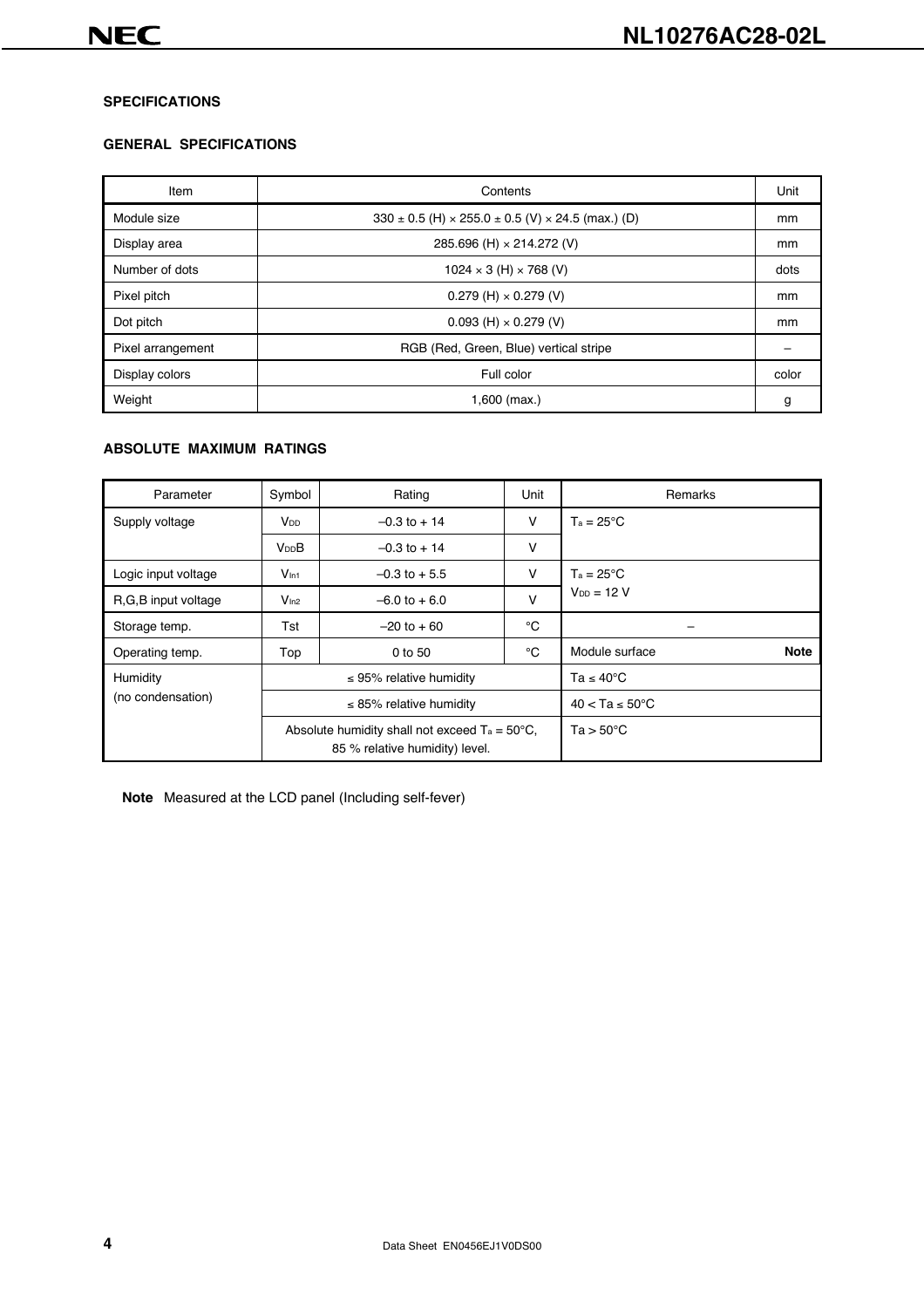#### **ELECTRICAL CHARACTERISTICS**

#### **(1) Logic, LCD driving, Backlight**

|                            |                        |          |      |      |        | $(T_a = 25^{\circ}C)$                            |
|----------------------------|------------------------|----------|------|------|--------|--------------------------------------------------|
| Item                       | Symbol                 | Min.     | Typ. | Max. | Unit   | Remarks                                          |
| Supply voltage             | V <sub>DD</sub>        | 11.4     | 12.0 | 12.6 | $\vee$ | Logic and LCD driving                            |
|                            | <b>V<sub>DD</sub>B</b> | 11.4     | 12.0 | 12.6 | $\vee$ | Backlight                                        |
| Logic input "L" voltage    | VIL                    | $\Omega$ | -    | 0.8  | $\vee$ | HS/CS, Vsync, SEL, UP, DOWN,                     |
| Logic input "H" voltage    | <b>V<sub>IH</sub></b>  | 2.2      | -    | 5.25 | V      | SEL, RESET, EXIT, RIGHT, LEFT,<br>DDCCLK, DDCDAT |
| Logic output "L" voltage   | $V_{oL}$               |          | -    | 0.4  | V      | <b>DDCDAT</b>                                    |
| Logic output "H" voltage   | $V_{\text{OH}}$        | 2.4      |      | -    | $\vee$ |                                                  |
| Logic input "L" current    | Iπ                     | $-1$     |      | -    | μA     | HS/CS, Vsync                                     |
| Logic input "H" current    | Jін                    | -        | -    | 1    | μA     |                                                  |
| Logic output "L" current 1 | $Iol-1$                |          | -    | 1    | μA     | <b>DDCDAT</b>                                    |
| Logic output "H" current 1 | I <sub>OH1</sub>       | $-1$     |      |      | μA     |                                                  |
| Supply current             | I <sub>DD</sub>        |          | 630  | 900  | mA     | $VDD = 12.0 V$                                   |
|                            |                        |          | 170  | 200  | mA     | Power saving mode<br>$VDD = 12.0 V$              |
|                            | In <sub>B</sub>        |          | 1460 | 1600 | mA     | $VDDB = 12.0 V$<br>(Max. luminance)              |
|                            |                        |          | 0.3  | 10   | mA     | Power saving mode<br>$VDDB = 12.0 V$             |

#### **(2) Video signal (R, G, B) input**

|                                   |              |                          |             |      | $(T_a = 25^{\circ}C)$         |
|-----------------------------------|--------------|--------------------------|-------------|------|-------------------------------|
| Item                              | Min.         | Typ.                     | Max.        | Unit | Remarks                       |
| Maximum amplitude (white - black) | 0<br>(black) | 0.7<br>(white)           | *A          | Vp-p | <b>Note</b>                   |
| DC input level (black)            | $-0.5$       | $\overline{\phantom{0}}$ | $+2.5$      | v    |                               |
| Sync level                        | 0.2          | 0.3                      | *B<br>(0.6) | Vp-p | G terminal<br>(sync on green) |
| $*A + *B$                         |              |                          | 1.1         | Vp-p |                               |

**Note** Contrast adjustment is needed if the amplitude exceeds 0.7 Vp-p.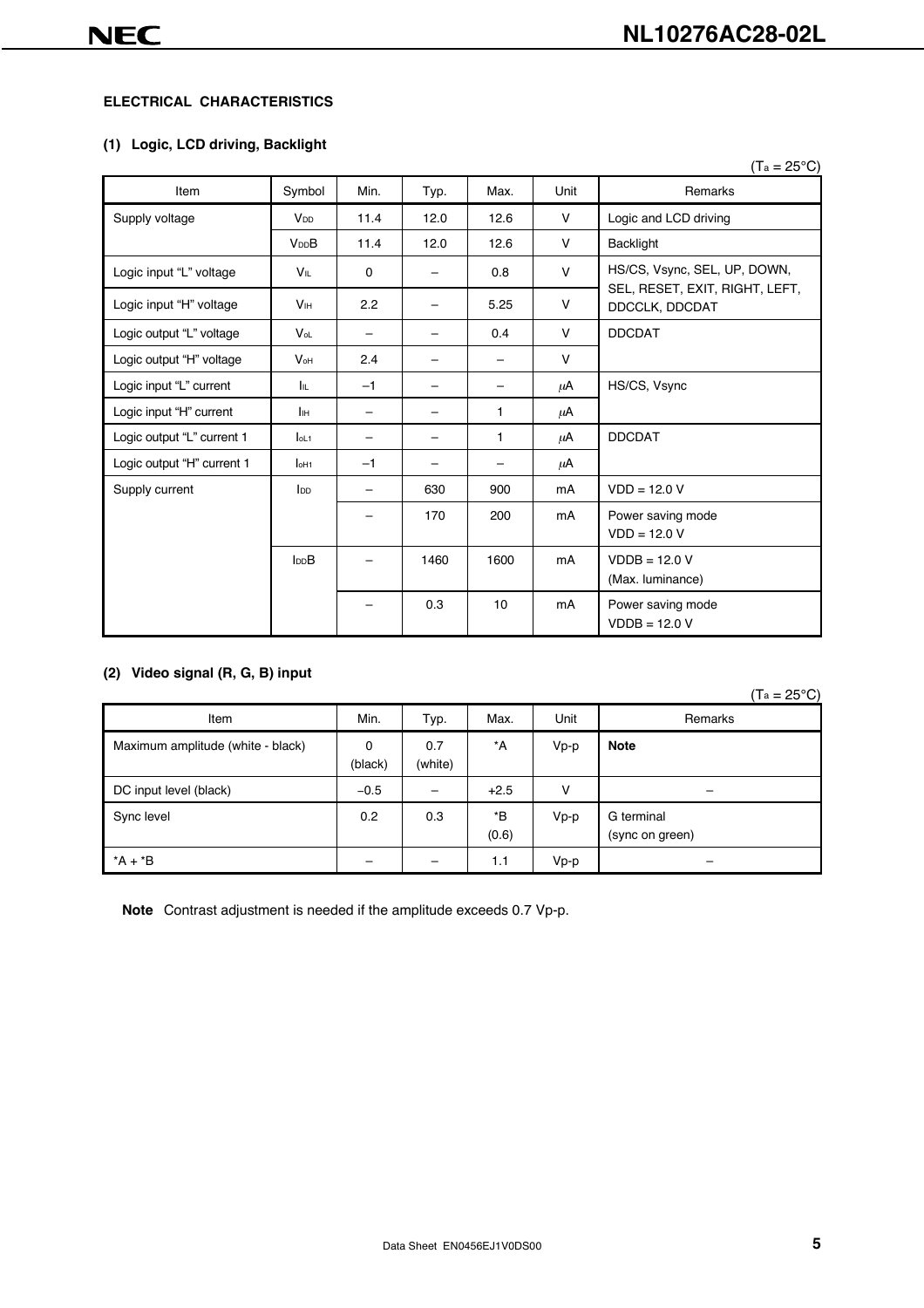#### **POWER SUPPLY DESIGN**

- (1) Please note that the supply voltage must not be applied while the control signals (SEL, UP, DOWN, EXIT, LEFT, RIGHT and RESET) are connected to GND. Otherwise the module may cause malfunction.
- (2) If the power supply voltage is applied while UP and DOWN are connected to GND, the input control signals become ineffective mode. To reset this mode, turn off the power once and turn on the power while UP and DOWN are connected to GND. Then, the mode will be released.
- (3) Do not change MENUSEL setting while the module is operated. MENUSEL selection (Hierarchical type or Toggle type) is set when the power supply voltage is applied.
- (4) Inverter current wave

Inverter current wave is as follows.





#### (5) Ripple of supply voltage

Please note that the ripple at the input connector of the module should be within the values shown in this table. It the ripple is beyond these values, the noise may appear on the screen.

|                  | V <sub>DD</sub><br>(for logic and LCD driver) | V <sub>DD</sub> B<br>(for backlight) |
|------------------|-----------------------------------------------|--------------------------------------|
| Acceptable range | $\leq 100$ mVp-p                              | $\leq$ 200 mVp-p                     |

**Note** The acceptable range of ripple voltage includes spike noise.

#### Example of the power supply connection







(6) VDDB should be started up within 300 ms, otherwise, the protection circuit makes the backlight turn off.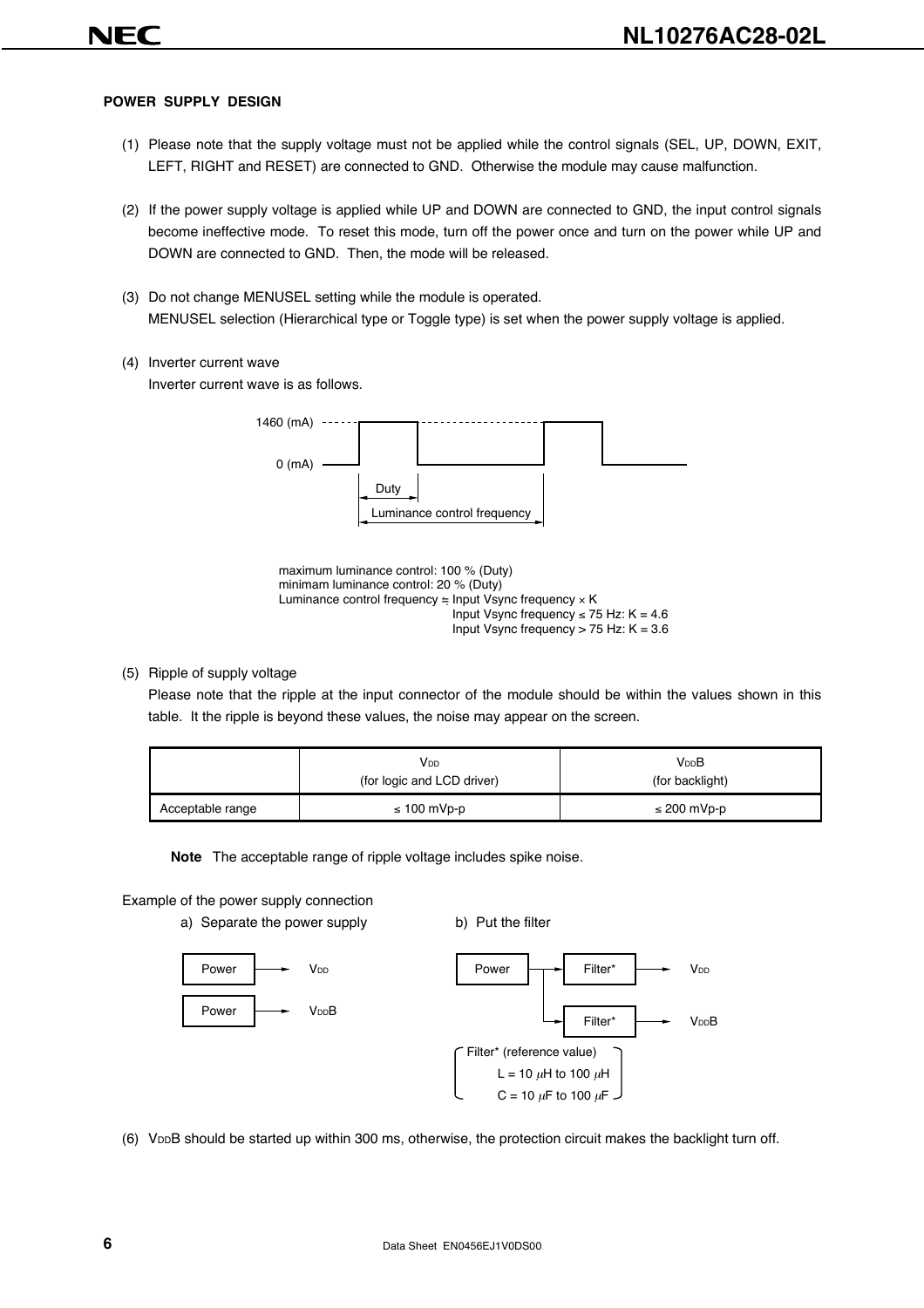#### **INTERFACE PIN CONNECTIONS**

(1) Logic and LCD driving

CN1 Part No. : 1-353119-4 Adaptable socket: 1-353068-4 Supplier : Japan AMP Ltd.

| Pin No. | Symbols    | Pin No. | Symbols       |  |
|---------|------------|---------|---------------|--|
|         | в          | 8       | Vsync         |  |
| 2       | <b>GND</b> | 9       | <b>GND</b>    |  |
| 3       | G          | 10      | HS/CS         |  |
| 4       | <b>GND</b> | 11      | <b>GND</b>    |  |
| 5       | R          | 12      | <b>DDCCLK</b> |  |
| 6       | <b>GND</b> | 13      | N.C.          |  |
|         | <b>GND</b> | 14      | <b>DDCDAT</b> |  |

**Note 1:** N.C. (No connection) must be open.

#### CN3

Part No. : DF14A-25P-1.25H Adaptable socket: DF14-25S-1.25C Supplier : HIROSE ELECTRIC CO., LTD.

| Pin No.                | Symbols       | Pin No. | Symbols        |
|------------------------|---------------|---------|----------------|
| 1 $\blacktriangledown$ | <b>LEDON</b>  | 14      | <b>EXIT</b>    |
| 2                      | <b>LEDOFF</b> | 15      | <b>GND</b>     |
| 3                      | <b>GND</b>    | 16      | N.C.           |
| $\overline{4}$         | N.C.          | 17      | <b>GND</b>     |
| 5                      | N.C.          | 18      | <b>GND</b>     |
| 6                      | <b>RIGHT</b>  | 19      | <b>MENUSEL</b> |
| $\overline{7}$         | <b>LEFT</b>   | 20      | N.C.           |
| 8                      | <b>RESET</b>  | 21      | N.C.           |
| 9                      | N.C.          | 22      | N.C.           |
| 10                     | <b>GND</b>    | 23      | <b>GND</b>     |
| 11                     | <b>SEL</b>    | 24      | N.C.           |
| 12                     | UP            | 25      | N.C.           |
| 13                     | <b>DOWN</b>   |         |                |

**Note 1:** N.C. (No connection) must be open.

Figure from socket view



|  |   |  | Figure from socket view |  |
|--|---|--|-------------------------|--|
|  |   |  |                         |  |
|  | ٠ |  | 24 25                   |  |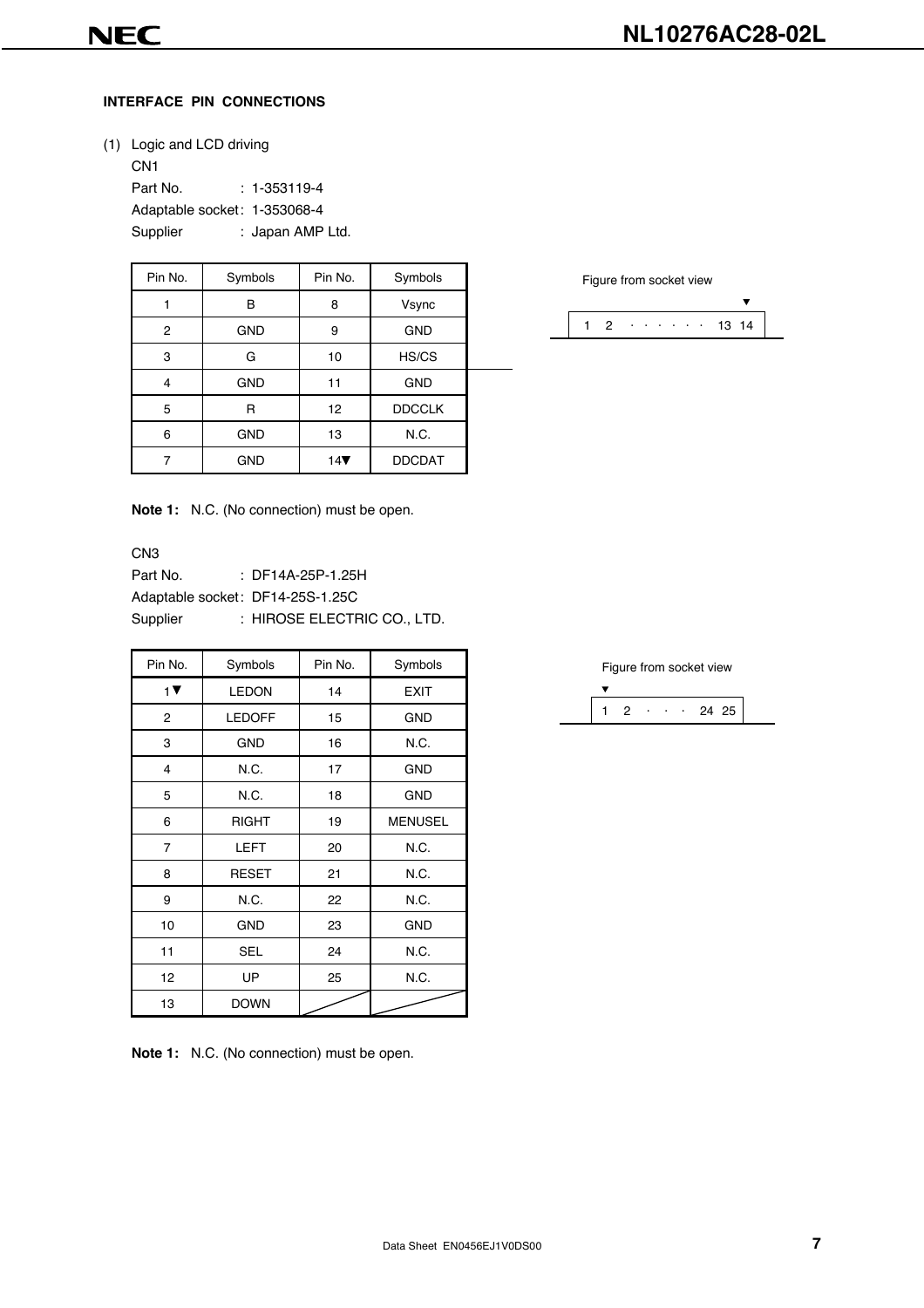### **NL10276AC28-02L**

**NEC** 

CN<sub>5</sub>

Part No. : IL-Z-8PL-SMTY Adaptable socket: IL-Z-8S-S125C3 Supplier : Japan Aviation Electronics Industry Limited (JAE)

| Pin No. | Symbols         | Pin No. | Symbols    |
|---------|-----------------|---------|------------|
|         | V <sub>DD</sub> | 5       | <b>GND</b> |
| 2       | V <sub>DD</sub> | ิค      | <b>GND</b> |
| 3       | V <sub>DD</sub> |         | <b>GND</b> |
|         | V <sub>DD</sub> |         | <b>GND</b> |

Figure from socket view



(2) Backlight

CN201

Part No. : IL-Z-11PL-SMTY

Adaptable socket: IL-Z-11S-S125C3

Supplier : Japan Aviation Electronics Industry Limited (JAE)

| Pin No. | Symbols           | Pin No. | Symbols |
|---------|-------------------|---------|---------|
|         | V <sub>DD</sub> B |         | N.C.    |
| 2       | V <sub>DD</sub> B | 8       | N.C.    |
| 3       | V <sub>DD</sub> B | 9       | N.C.    |
| 4       | <b>GNDB</b>       | 10      | N.C.    |
| 5       | <b>GNDB</b>       | 11      | N.C.    |
| 6       | <b>GNDB</b>       |         |         |

**Note 1:** N.C. (No connection) must be open.

11 10  $\cdot \cdot \cdot$  2 1 Figure from socket view

1 CN1 8 CN5 1 1 CN3 25 1 11 CN201 14 Rear view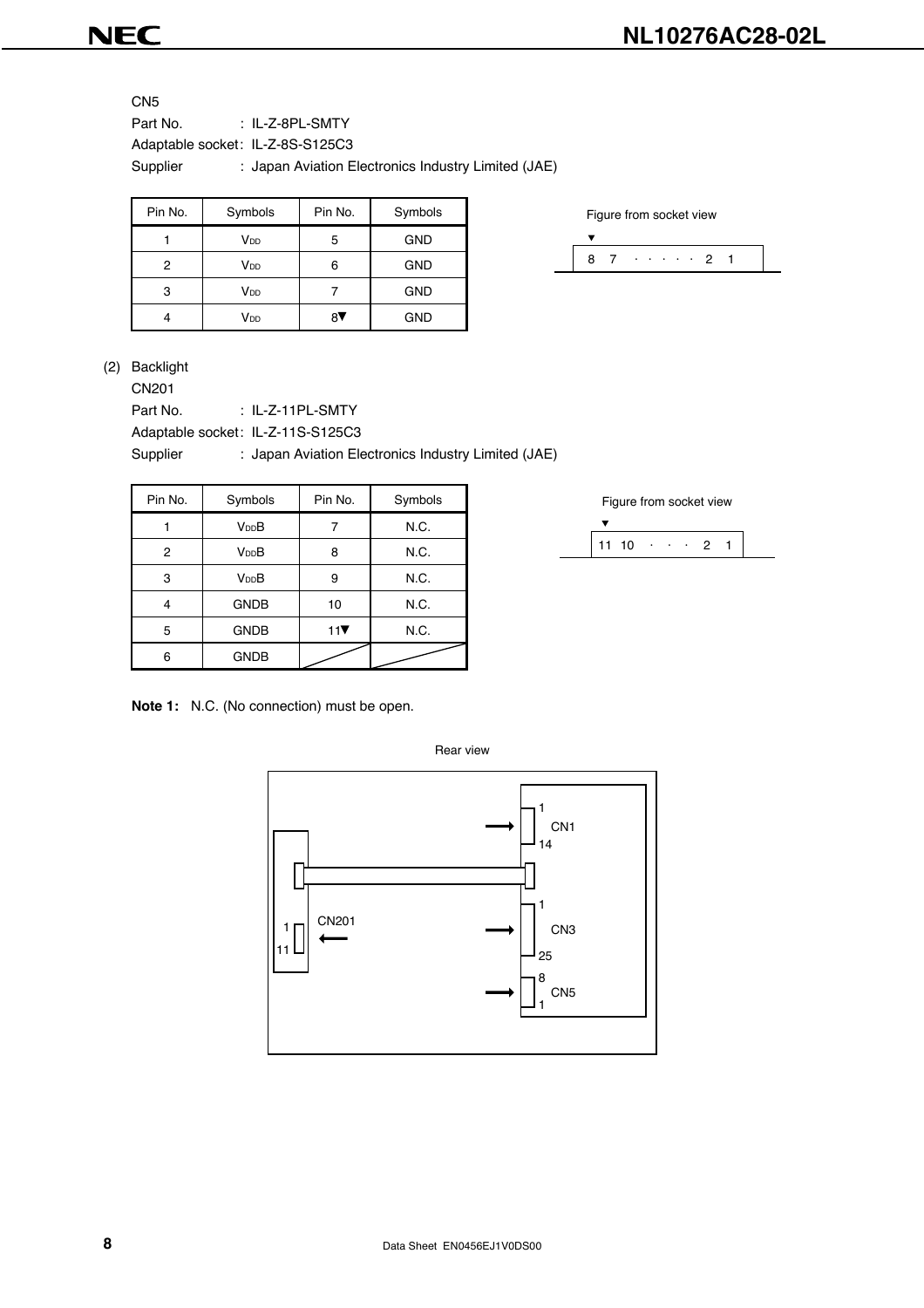#### **PIN FUNCTION**

| Symbol             | I/O              | Logic    | Description                                                                                                                                                                         |
|--------------------|------------------|----------|-------------------------------------------------------------------------------------------------------------------------------------------------------------------------------------|
| HS/CS              | Input            | Negative | Horizontal synchronous signal input or composite synchronous signal input<br>(TTL level), Positive/Negative auto recognition                                                        |
| Vsync              | Input            | Negative | Vertical synchronous signal input (TTL level)<br>Positive/Negative auto recognition, Clock input for DDC1                                                                           |
| R                  | Input            | -        | Red video signal input (0.7 Vp-p, input impedance 75 $\Omega$ )                                                                                                                     |
| G                  | Input            | $\equiv$ | Green video signal input (0.7 Vp-p, input impedance 75 $\Omega$ )                                                                                                                   |
| В                  | Input            |          | Blue video signal input (0.7 Vp-p, input impedance 75 $\Omega$ )                                                                                                                    |
| <b>LEDON</b>       | Output           | Positive | Indicator for LED power on<br>"H": LED select, "L": Other status                                                                                                                    |
| <b>LEDOFF</b>      | Output           | Positive | Indicator for power save mode<br>"H": Power mode select, "L": Other status                                                                                                          |
| <b>DDCCLK</b>      | Input            | Positive | CLK for DDC2B                                                                                                                                                                       |
| <b>DDCDAT</b>      | Input/<br>Output | Positive | Data for DDC1/2B<br>read/write                                                                                                                                                      |
| <b>SEL</b>         | Input            | Negative | Control function select signal (TTL level)<br>SEL is pulled up in the module.<br>Detail of the functions are mentioned in CONTROL FUNCTIONS.<br>"H" or "open": SEL off, "L": SEL on |
| UP                 | Input            | Negative | Control signal (TTL level)<br>The signal increases the value of the functions selected.<br>UP is pulled up in tha module.<br>"H" or "open": UP off, "L": UP on                      |
| <b>DOWN</b>        | Input            | Negative | Control signal (TTL level)<br>The signal decreases the value of the functions selected.<br>DOWN is pulled up in the module.<br>"H" or "open": DOWN off, "L": DOWN on                |
| <b>EXIT</b>        | Input            | Negative | Control function exit signal (TTL level)<br>EXIT is pulled up in the module.<br>"H" or "open": EXIT off, "L": EXIT on                                                               |
| RIGHT Note1        | Input            | Negative | Control signal (TTL level)<br>The signal increases the value of the functions selected.<br>RIGHT is pulled up in the module.<br>"H" or "open": RIGHT off, "L": RIGHT on             |
| LEFT<br>Note1      | Input            |          | Control signal (TTL level)<br>The signal decreases the value of the functions selected.<br>LEFT is pulled up in the module.<br>"H" or "open": LEFT off, "L": LEFT on                |
| <b>RESET Note1</b> | Input            |          | Control signal (TTL level)<br>The signal initializes the selected function.<br>RESET is pulled up in the module.<br>"H" or "open": RESET off, "L": RESET on                         |
| <b>MENUSEL</b>     | Input            |          | OSD design select signal (TTL level)<br>MENUSEL is pulled up in the module.<br>"H or open": Hierarchical type<br>"L": Toggle type<br>For detail, see OSD MENU SELECT.               |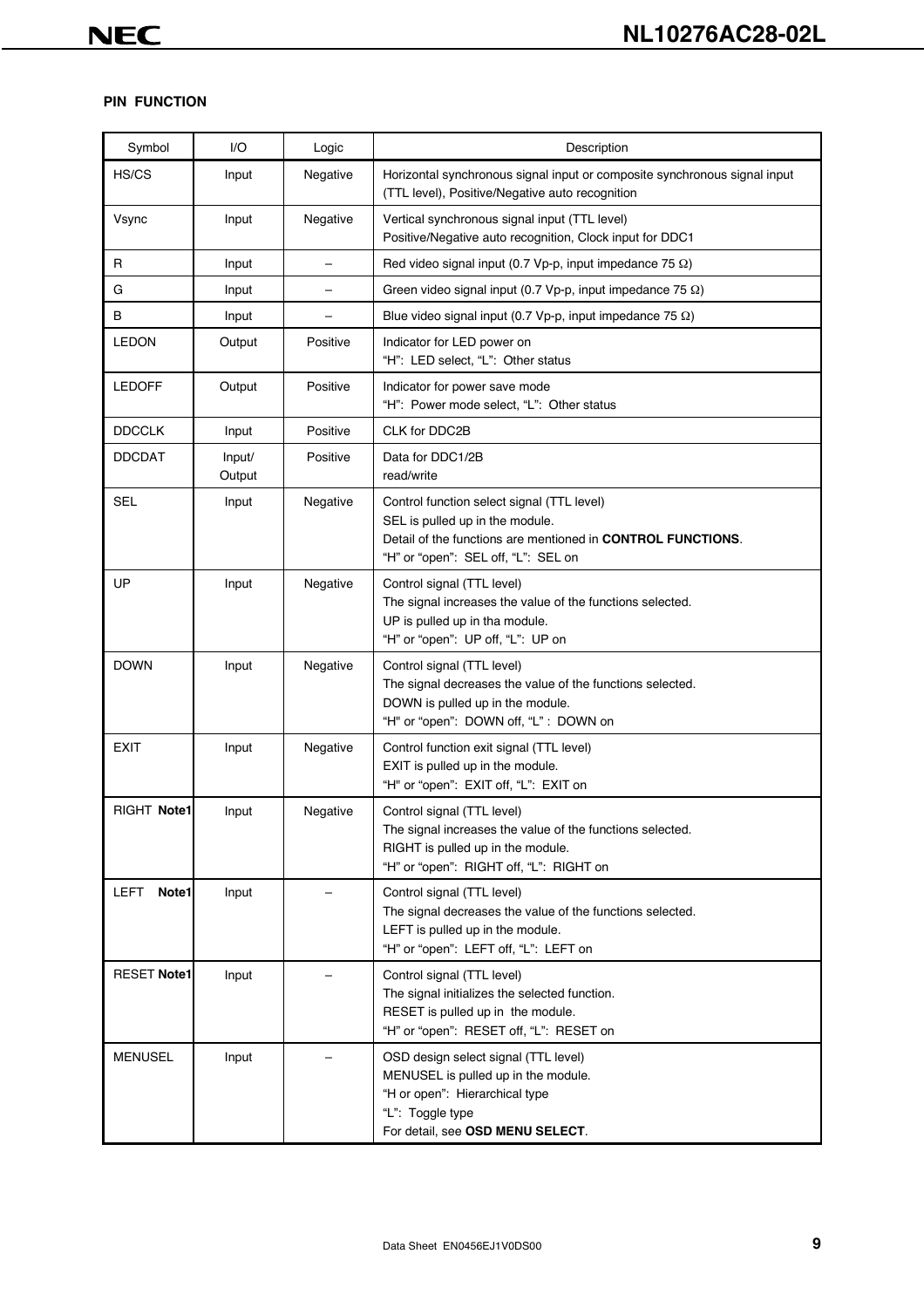| Symbol                 | 1/O | Logic | Description                                                  |
|------------------------|-----|-------|--------------------------------------------------------------|
| <b>V</b> <sub>DD</sub> |     |       | Power supply for Logic and LCD driving $+12$ V ( $\pm 5\%$ ) |
| V <sub>DD</sub> B      |     |       | Power supply for backlight +12 V $(\pm 5\%)$                 |
| <b>GND</b>             |     | -     | Ground for system                                            |
| <b>GNDB</b>            |     | -     | Ground for backlight                                         |

**Note 1**: This terminal becomes effective only when the value of Button Sel is 7. Detail of the functions is mentioned in **INITIAL VALUE CHANGE FUNCTIONS**.

**Note 2**: Ground for system (GND) and backlight (GNDB) are not connected in the module.

#### **[OSD MENU SELECT]**

| Hierarchical type                                                                                                                                                                        | Toggle type                                                    |  |  |  |  |
|------------------------------------------------------------------------------------------------------------------------------------------------------------------------------------------|----------------------------------------------------------------|--|--|--|--|
| "H" or "open"                                                                                                                                                                            | "  "                                                           |  |  |  |  |
| For details, see INITIAL VALUE CHANGE<br><b>FUCNTION.</b><br><b>MENU</b><br>▶ Auto Adjust<br><b>Brightness</b><br><b>Clock</b><br><b>Position</b><br>$\overline{\downarrow}$<br>Contrast | For details, see INITIAL VALUE CHANGE<br><b>FUCNTION.</b><br>☆ |  |  |  |  |
|                                                                                                                                                                                          |                                                                |  |  |  |  |

**Note 1**: If OSD menu type is changed, the adjustment of the type becomes default value.

Then, It takes 5 seconds to display the changed menu after the supply voltage is input again. And, Indicator for both LEDON and LEDOFF are "ON" at one time during the 5 seconds.

**Note 2**: The Initial value of Contrast ratio is as follows.

Hierarchical type : 128:1 (typ.) Toggle type : 100:1 (typ.)

**Note 3**: On Screen Display

Regarding the use of OSD, please note that there is possibility of conflicts with a patent in Europe and the U.S. Thus, if such conflict might happen when you use OSD, we shall not be responsible for any trouble.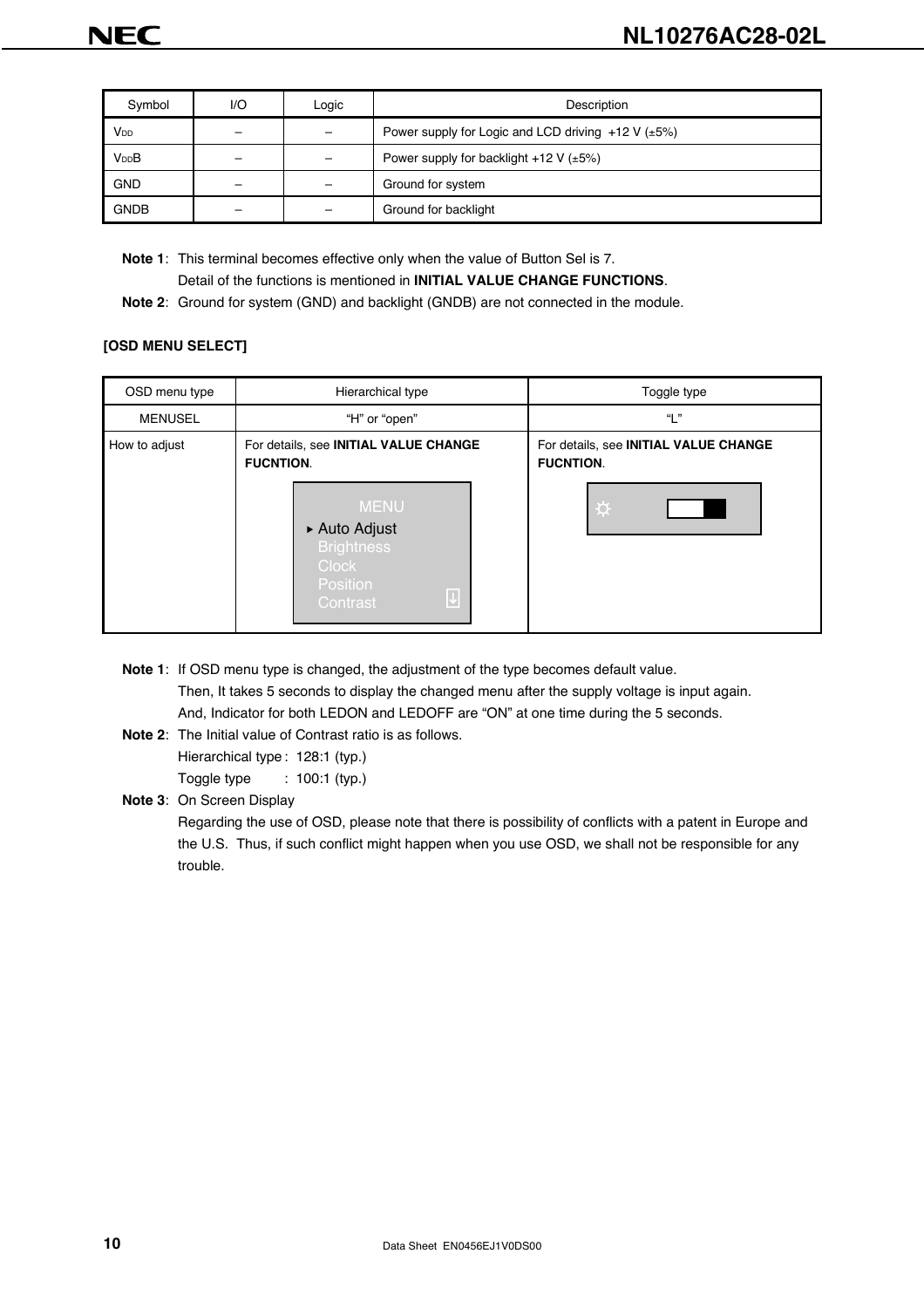#### **[Equivalent circuit]**

| Symbol                 | I/O    | Equivalent circuit                                  |
|------------------------|--------|-----------------------------------------------------|
| LEDON<br><b>LEDOFF</b> | Output | RN2306 (Toshiba)<br>Or equivalent<br>$\circ$ Output |
|                        |        |                                                     |

#### **<Example of LED circuit>**

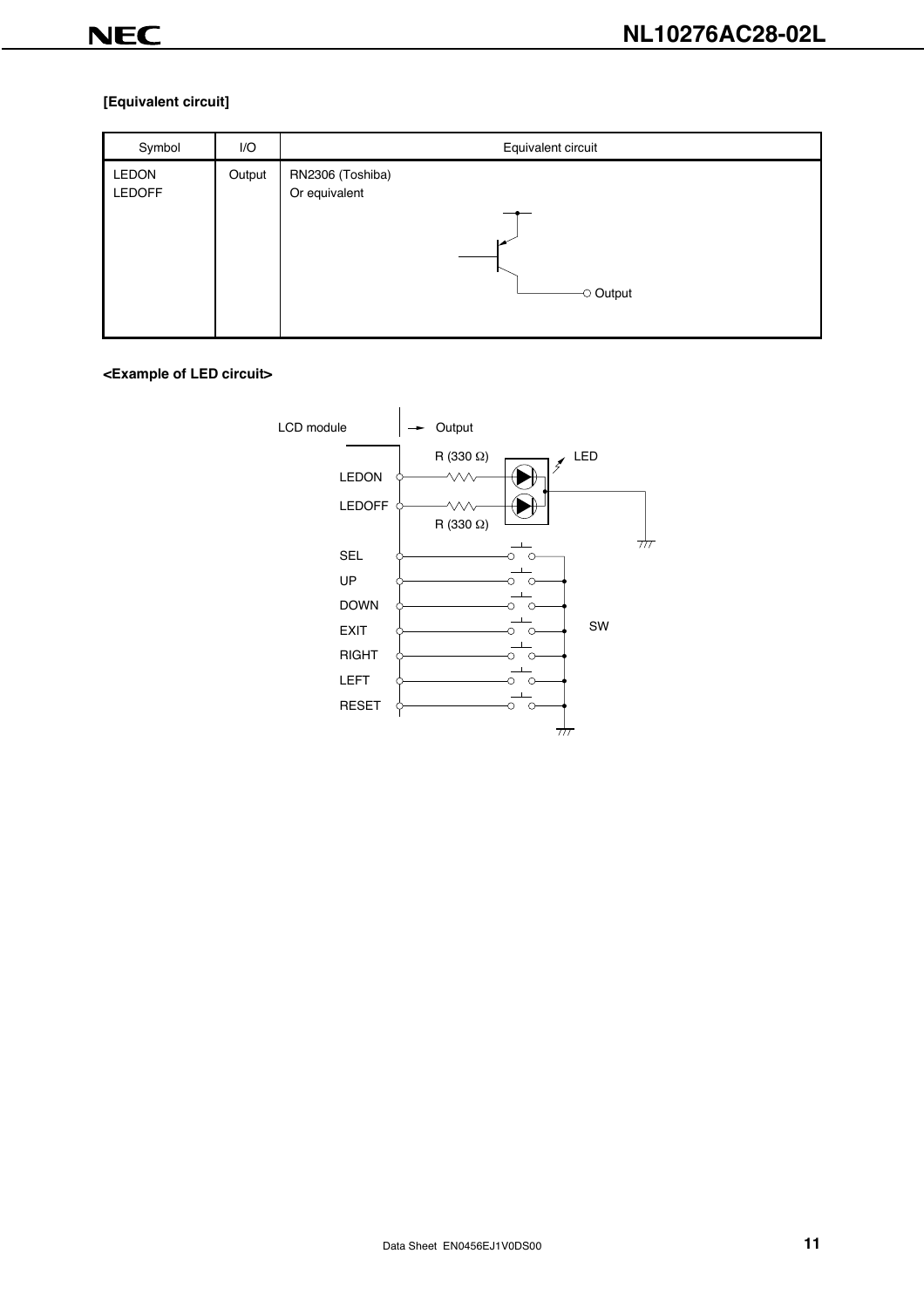#### **INPUT SIGNALS**

#### **INPUT SYNCHRONOUS SIGNAL**

This module is corresponding to the synchronous signals below.

| Auto recognition mode                        | HS/CS      | Vsync                                      | Sync. On Green    |
|----------------------------------------------|------------|--------------------------------------------|-------------------|
| Separate synchronous signal mode (HS, Vsync) | Input      | Input                                      | Input or no input |
| Composite synchronous mode                   | Input (cs) | No input                                   | Input or no input |
| Sync. On Green mode                          | No input   | No input                                   | Input             |
| Power saving mode                            | Input (HS) | No input                                   | Input or No input |
|                                              | No input   | Input                                      | Input or no input |
|                                              | No Input   | Synchronous signal<br>No input<br>No input |                   |

**Note 1**: Power saving mode corresponds to VESA DPMA.

**Note 2**: The module recognizes Sync on Green signal automatically, when the FUNC in SOG Sel of Sel Data is "Y". Refer to **INITIAL VALUE CHANGE FUNCTION**.

In case of Sync on Green mode, input signals (R, G, B, Sync on Green) must be inputted before power on.

#### **PRESET TIMING**

The 14 types of display timing shown below are preset in this module. The input synchronous signals are automatically recognized.

| Preset<br>No.  | Display size      | Vsync<br>(Hz) | Hsync<br>(kHz) | <b>SYSTEM</b><br><b>CLK</b><br>(MHz) | $\vee$<br>Pulse<br>(H) | $\mathsf{V}$<br><b>B.Porch</b><br>(H) | H<br>Pulse<br>(CLK) | H<br><b>B.Porch</b><br>(CLK) | Sync<br>Logic<br>V, H | Remarks        |
|----------------|-------------------|---------------|----------------|--------------------------------------|------------------------|---------------------------------------|---------------------|------------------------------|-----------------------|----------------|
| 1              | $640 \times 400$  | 56.432        | 24.830         | 21.053                               | 8                      | 25                                    | 96                  | 48                           | $-,-$                 | $\star$        |
| $\overline{2}$ | $640 \times 480$  | 59.992        | 31.469         | 25.175                               | $\overline{2}$         | 33                                    | 96                  | 48                           | $-,-$                 | <b>VGA</b>     |
| 3              | $720 \times 400$  | 70.087        | 31.469         | 28.322                               | $\overline{2}$         | 35                                    | 108                 | 45                           | $+,-$                 | <b>VGA TXT</b> |
| 4              | $800 \times 600$  | 60.317        | 37.879         | 40.000                               | $\overline{4}$         | 23                                    | 128                 | 88                           | $+,+$                 | <b>VESA</b>    |
| 5              | $640 \times 480$  | 66.667        | 35.000         | 30.240                               | 3                      | 39                                    | 64                  | 96                           | SonG                  | Macintosh      |
| 6              | $640 \times 480$  | 75.000        | 37.500         | 31.500                               | 3                      | 16                                    | 64                  | 120                          | $-,-$                 | <b>VESA</b>    |
| $\overline{7}$ | $720 \times 400$  | 85.039        | 37.927         | 35.500                               | 3                      | 42                                    | 36                  | 144                          | $+,-$                 | <b>VESA</b>    |
| 8              | $640 \times 480$  | 85.008        | 43.269         | 36.000                               | 3                      | 25                                    | 48                  | 112                          | $-,-$                 | $\star$        |
| 9              | $1024 \times 768$ | 60.004        | 48.363         | 65.000                               | 6                      | 29                                    | 136                 | 160                          | $-,-$                 | <b>VESA</b>    |
| 10             | $800 \times 600$  | 75.000        | 46.875         | 49.500                               | 3                      | 21                                    | 80                  | 160                          | $+,+$                 | <b>VESA</b>    |
| 11             | $832 \times 624$  | 74.565        | 49.735         | 57.283                               | 3                      | 39                                    | 64                  | 224                          | SonG                  | Macintosh      |
| 12             | $800 \times 600$  | 85.061        | 53.674         | 56.250                               | 3                      | 27                                    | 64                  | 152                          | $+,+$                 | $\star$        |
| 13             | $1024 \times 768$ | 70.069        | 56.476         | 75.000                               | 6                      | 29                                    | 136                 | 144                          | $+,+$                 | <b>VESA</b>    |
| 14             | $1024 \times 768$ | 75.029        | 60.023         | 78.750                               | 3                      | 28                                    | 96                  | 176                          | $+,+$                 | <b>VESA</b>    |

\* Out of specification.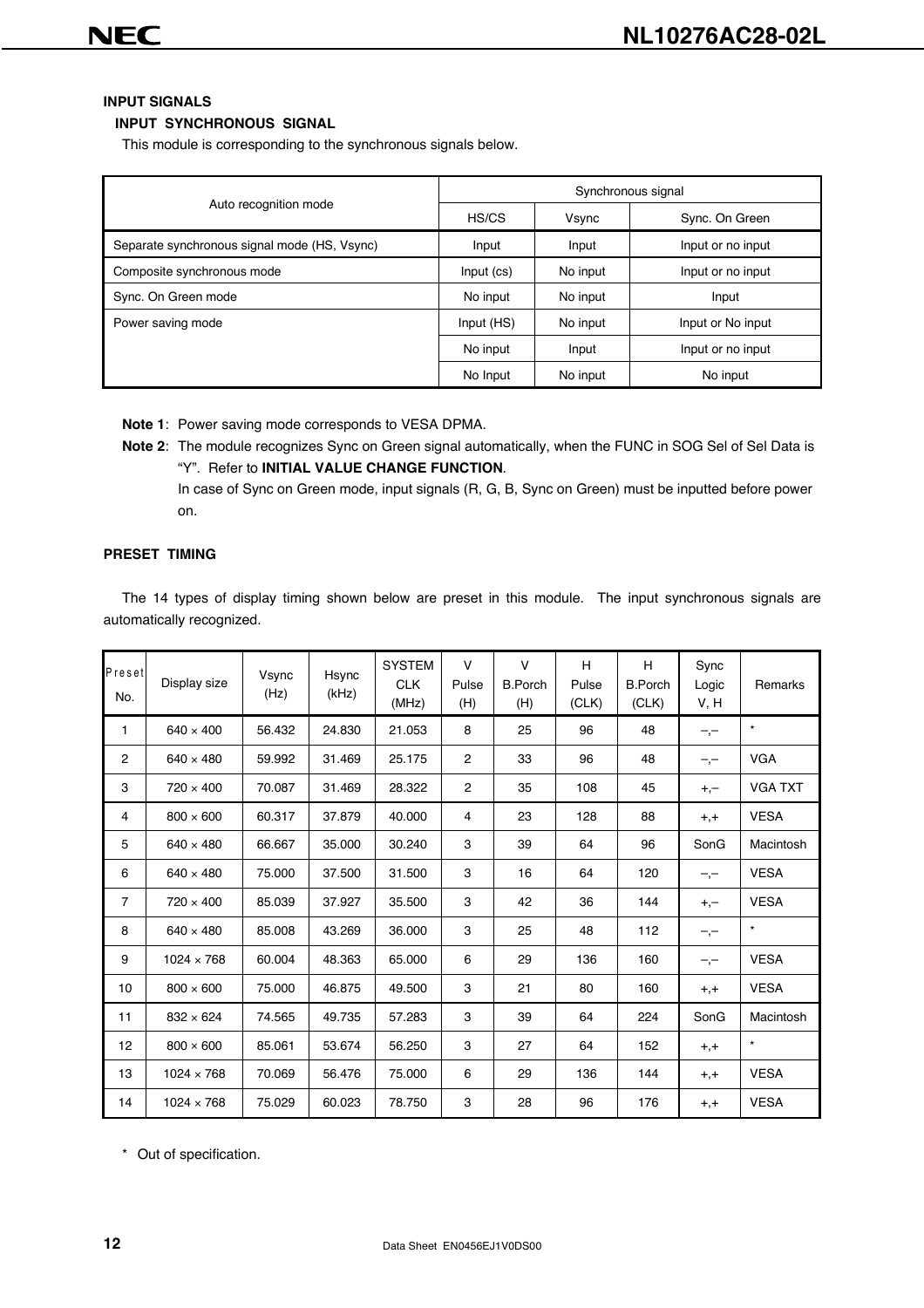- **Note 1.** Even if the preset timing is entered, a little adjustment of the functions such as Horizontal period, CLKdelay and display position, are required. The adjusted values are memorized in every preset No.
- **Note 2.** This module recognizes the synchronous signals with near preset timing of the frequency of HS, Vsync, even in the case that the signals other than the preset timing that were entered. For instance, it is displayed with presetting number 6 in the case of 640 × 480 dot, HS: 37.861kHz, Vsync: 72.809 Hz an example). Please note that using out of the preset timings may cause wrong magnification ratio, unfitness of control functions or other improper display.
- **Note 3.** The display color scale may be different between Sync on Green Input and others.

#### **CONTROL FUNCTIONS**

#### **EXPANSION FUNCTION**

Expansion mode is a function to expand the screen size in different resolutions. For example, VGA signal has  $640 \times 480$  pixels. But, if the display data can be expanded to 1.6 times vertically and horizontally, VGA screen image can be displayed fully on the screen of XGA resolution.

This module automatically recognizes the timing shown in "**PRESET TIMING**" as an expansion mode.

Please adopt this mode after evaluating display quality because the appearance in expansion mode may become bad in some cases.

|               |                   | Magnification                    |            |  |  |  |
|---------------|-------------------|----------------------------------|------------|--|--|--|
| Input display | Number of pixels  | Vertical                         | Horizontal |  |  |  |
| <b>XGA</b>    | $1024 \times 768$ | 1.0                              | 1.0        |  |  |  |
| <b>SVGA</b>   | $800 \times 600$  | 1.25                             | 1.25       |  |  |  |
| <b>VGA</b>    | $640 \times 480$  | 1.6                              | 1.6        |  |  |  |
| VGA text      | $720 \times 400$  | 1.92/1.6<br>hiearchical / toggle | 1.42       |  |  |  |
| MAC           | $832 \times 624$  | 1.2                              | 1.2        |  |  |  |

The followings show display magnifications for each mode.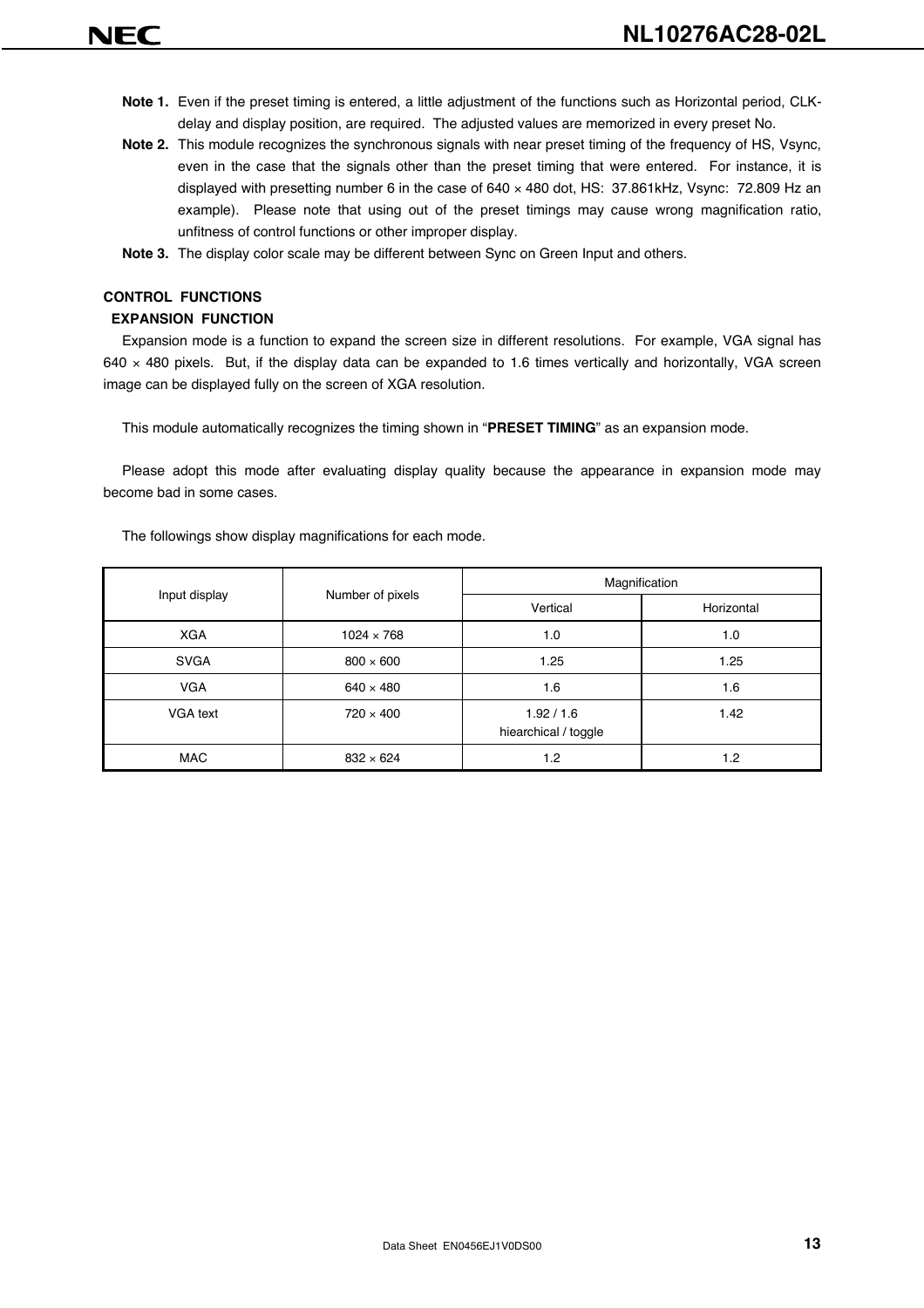#### **<DISPLAY IMAGE>**

**1) SVGA mode (800** × **600)**



**2) VGA mode (640** × **480)**



Horizontal: × 1.6 (1024 pixels) Vertical: × 1.6 (768 pixels)

#### **3) VGA text mode (720** × **400)**

(1) Hierarchical type



(2) Toggle type



**4) 832** × **624 MAC mode (832** × **624)**

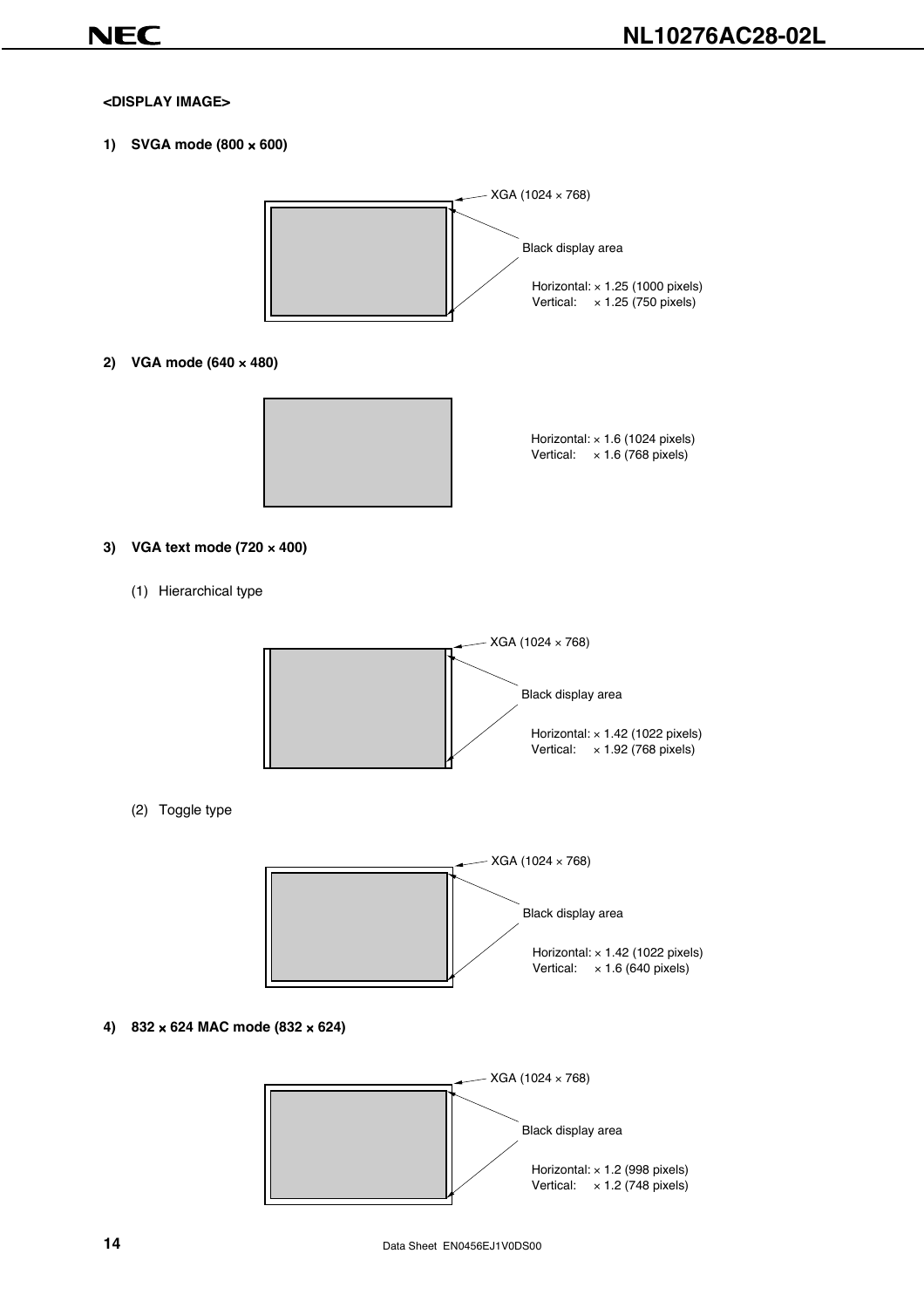#### **DDC FUNCTION**

This function is corresponding to VESA DDC<sup>™</sup> and EDID<sup>™</sup> (Structure Version 1).

Follow the specifications of the IC when you write data. Then VCLK should be fixed on "H."

Please write a data into necessary addresses in advance when you use this function. Data "55H" in address "00H" and "FFH" in other address are already programmed when shipping. The input equivalent circuit diagram is as follow.

EDID: Extended Display Identification Data

#### **<Internal circuit diagram>**



Product: Microchip Technology Inc. 24LCS21 or equivalent

#### **DPMS**

This function is corresponding to VESA DPMS™ Standard.

|          |            | NL10276AC28-02L |                |                                               |                  |         |                   |
|----------|------------|-----------------|----------------|-----------------------------------------------|------------------|---------|-------------------|
|          | Signal     |                 |                |                                               |                  |         | Recovery          |
| State    | Horizontal | Vertical        | Video          | Power saving<br>Recovery time<br>Power saving | time             |         |                   |
| On       | Pulses     | Pulses          | Active         | None                                          | Not applicable   | None    | Not<br>applicable |
| Stand-by | No pulses  | Pulses          | Blanked        | Minimum                                       | Short            | Maximum | Short             |
| Suspend  | Pulses     | No pulses       | Blanked        | Substantial                                   | Longer           | Maximum | Short             |
| Off      | No pulses  | No pulses       | <b>Blanked</b> | Maximum                                       | System dependent | Maximum | Short             |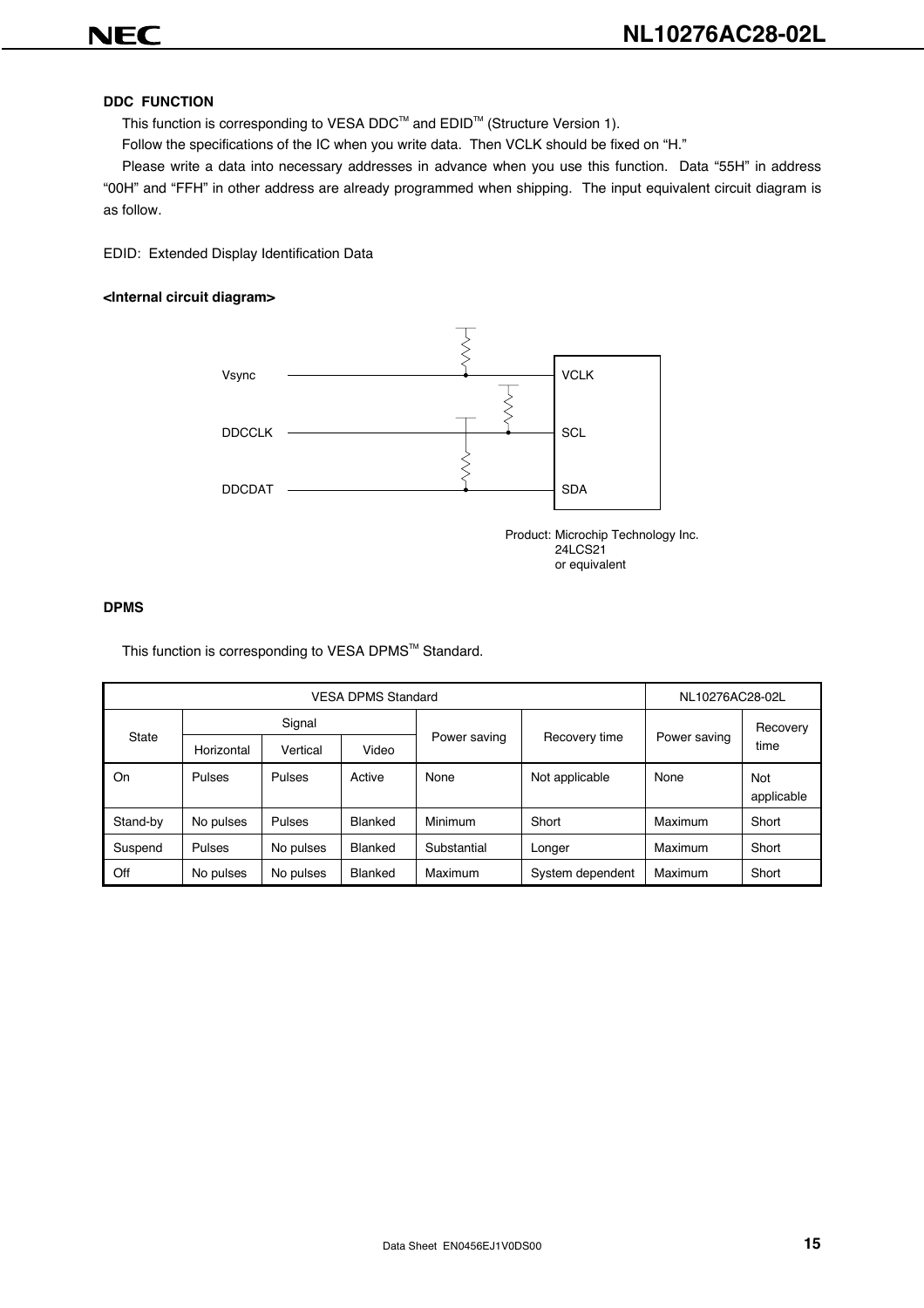#### **CONTROL FUNCTION ITEMS**

| No.            |                           | Form        | <b>Function items</b>                                                                                                                                                                  |  |  |  |  |
|----------------|---------------------------|-------------|----------------------------------------------------------------------------------------------------------------------------------------------------------------------------------------|--|--|--|--|
| 1              | Auto adjust               |             | Clock and Position auto adjust                                                                                                                                                         |  |  |  |  |
| 2              | <b>Brightness</b>         |             | Brightness of backlight control                                                                                                                                                        |  |  |  |  |
| 3              | <b>Clock</b>              | H. Size     | Horizontal display period adjust                                                                                                                                                       |  |  |  |  |
|                |                           | Clock Phase | CLK-phase adjust                                                                                                                                                                       |  |  |  |  |
| 4              | Position                  | H. Position | Horizontal position adjust                                                                                                                                                             |  |  |  |  |
|                |                           | V. Position | Vertical position adjust                                                                                                                                                               |  |  |  |  |
| 5              | Contrast                  | W, R, G, B  | White-level of video signals synchronous color and each color control                                                                                                                  |  |  |  |  |
|                |                           | W           | White-level of video signal synchronous color control                                                                                                                                  |  |  |  |  |
| 6              | Color Level<br>W, R, G, B |             | Color-level of video signals synchronous color and each color control                                                                                                                  |  |  |  |  |
|                |                           | W           | Color-level of video signal synchronous color control                                                                                                                                  |  |  |  |  |
| $\overline{7}$ | Information               |             | Video signal information<br>Display multi-scan function, Hsync and Vsync frequency                                                                                                     |  |  |  |  |
| 8              | <b>OSD Position</b>       |             | OSD position adjust<br>The display position of OSD can be moved.                                                                                                                       |  |  |  |  |
| 9              | Config                    |             | Sync on Green signal.<br>Response or non-response to Sync on Green signal is selected.<br>When non-response is selected by INITIAL VALUE CHANGE FUNCTIONS,<br>config is not displayed. |  |  |  |  |
| 10             | All Reset                 |             | Reset to initial value.<br>The values in No. 1 to No. 6, No. 8 and No. 9 are returned to the initial<br>values.                                                                        |  |  |  |  |

In order to achieve the best picture quality, the above functions should be adjusted by setting SEL, UP, DOWN, LEFT, RIGHT, RESET and EXIT signals. Each adjusted value is memorized as soon as SEL is selected or time out mode is valid and the memorized values are not affected even if the power is switched off. But the selected value is not memorized in case that a selected mode is changed to another one before time out or power is turned off before time out.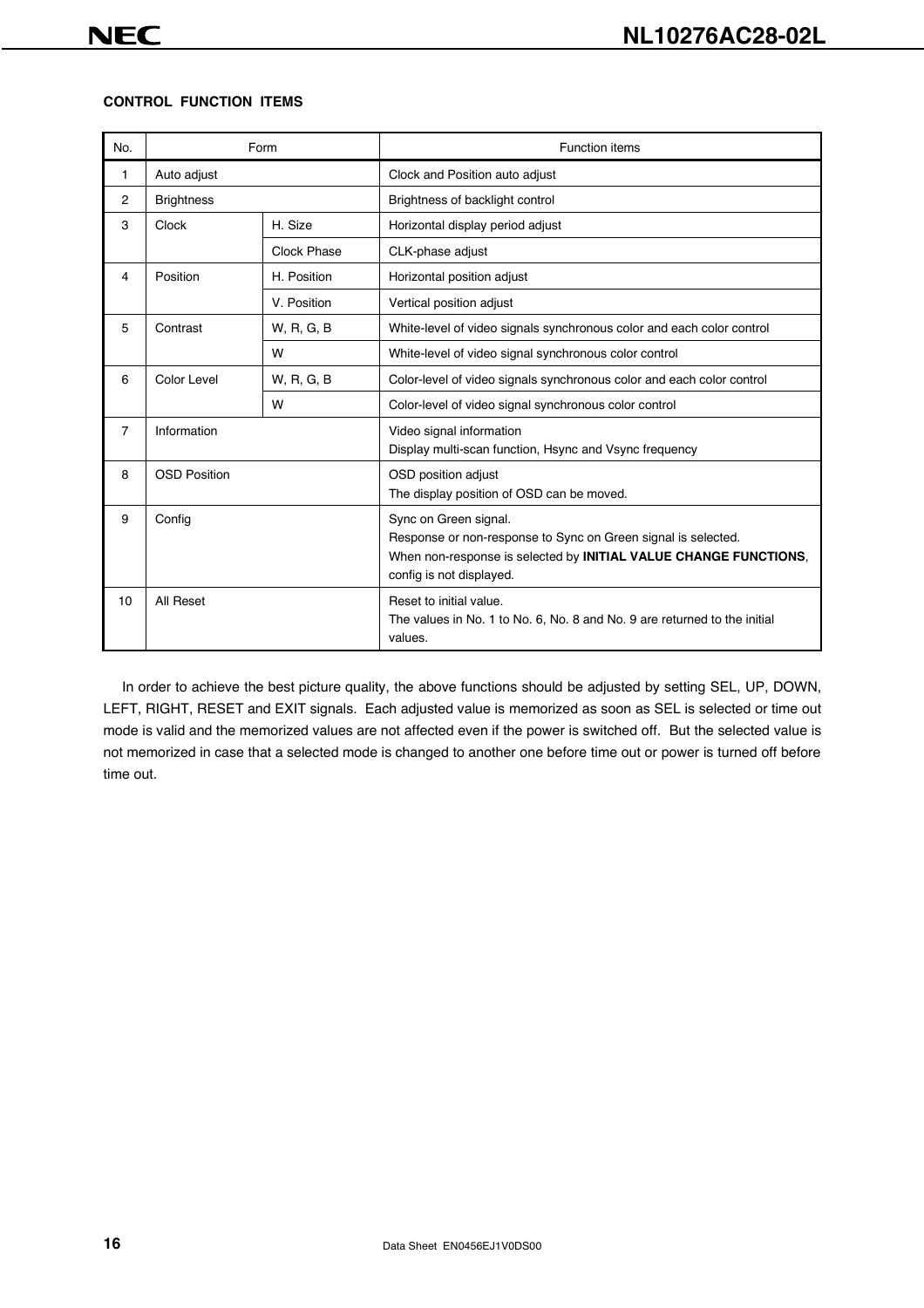#### **FLOW CHART OF CONTROL FUNCTIONS**

- (1) Hierarchical type (4 switches used for adjustment; SEL, UP, DOWN and EXIT)
	- \* For details, see INITIAL VALUE CHANGE FUNCTIONS 6. Sel Data, Button Sel -

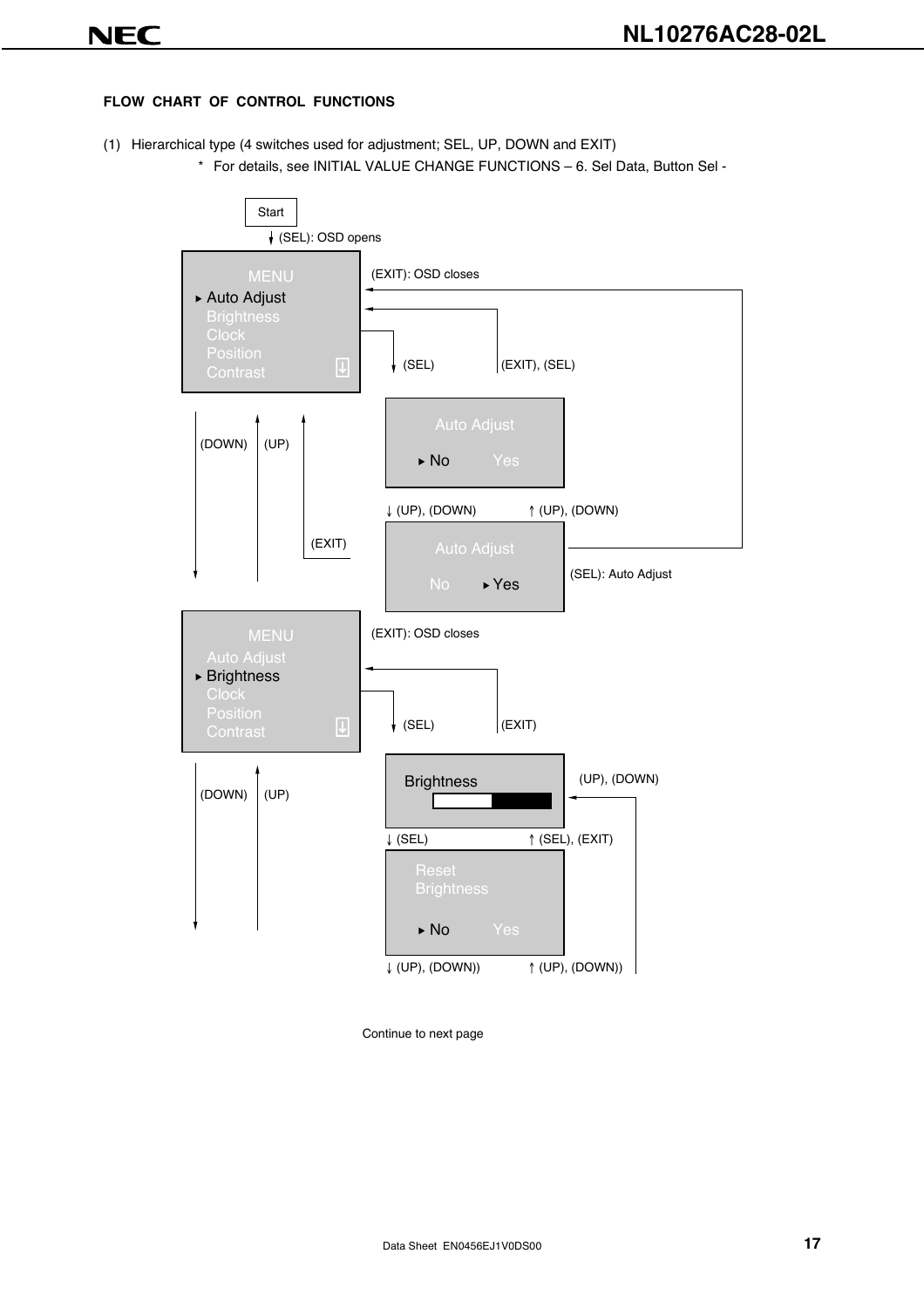### **NL10276AC28-02L**

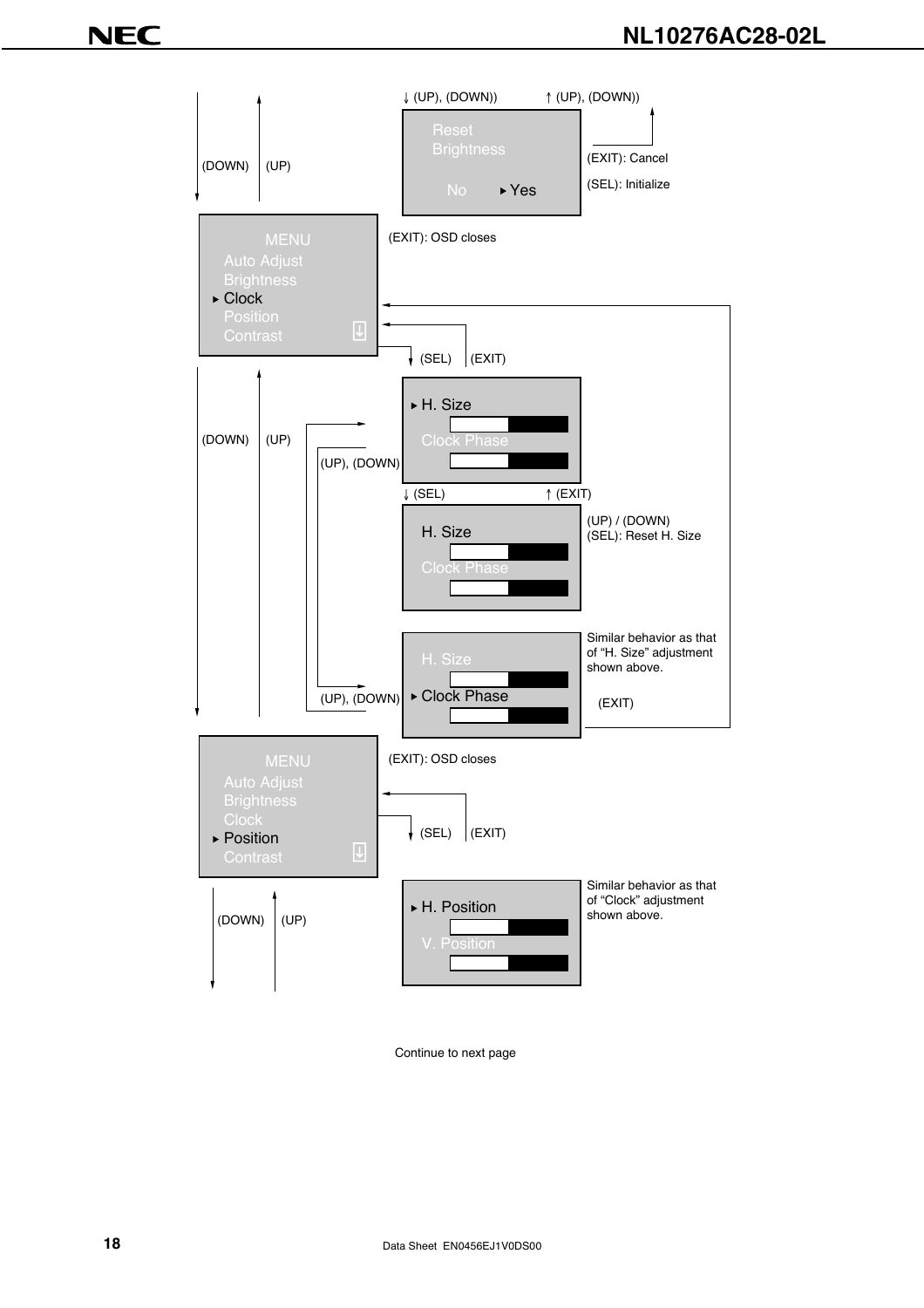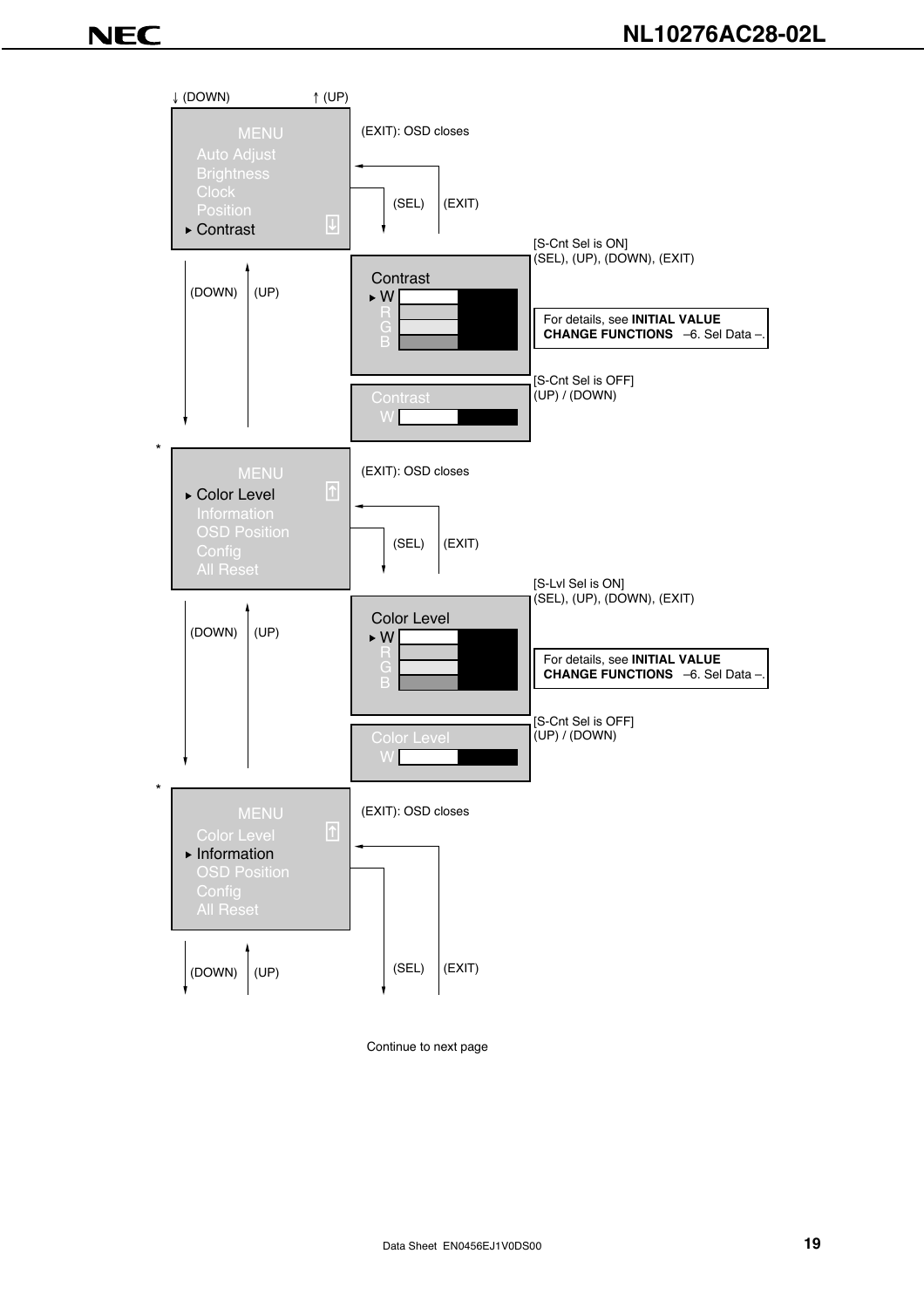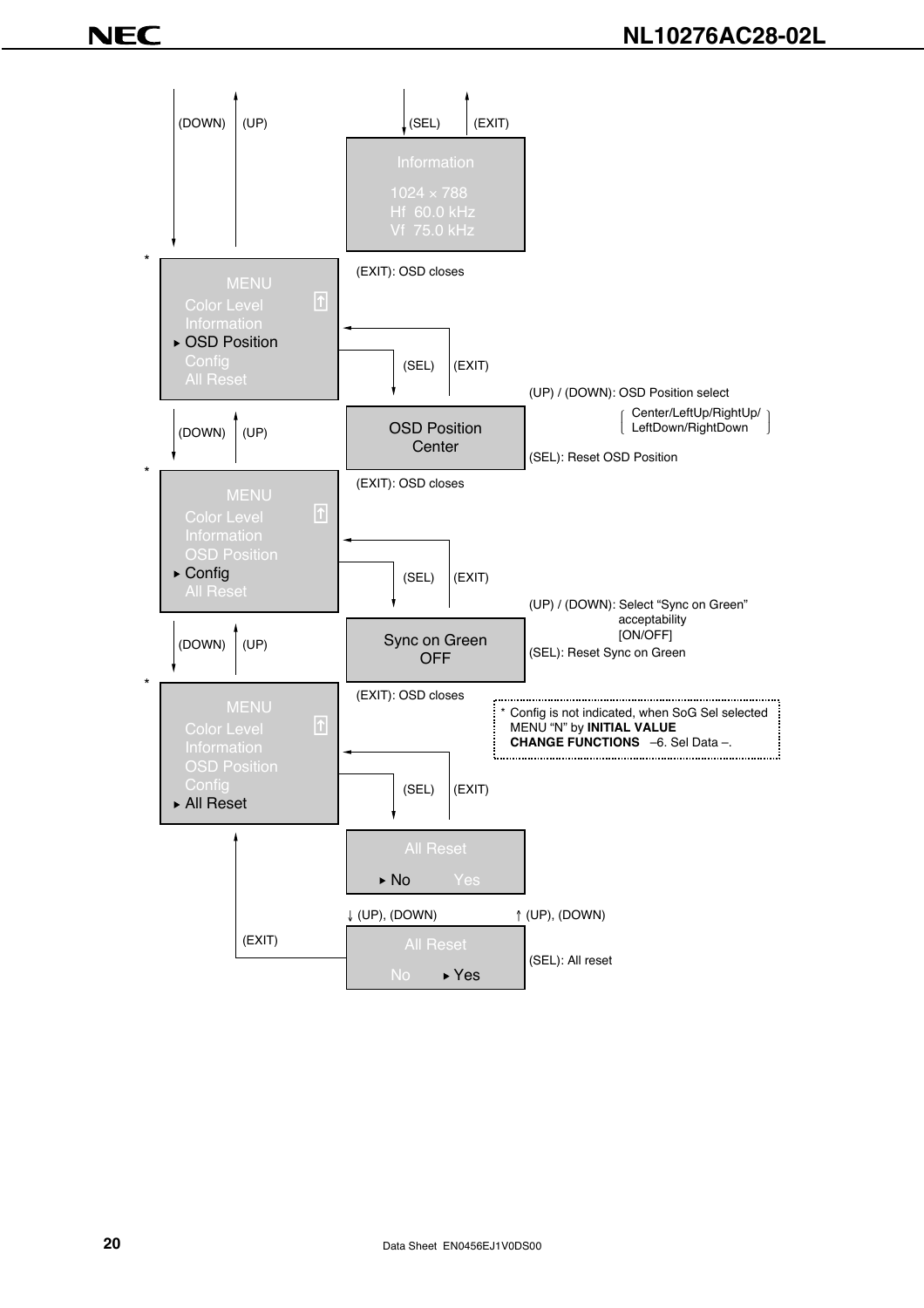(2) Hierarchical type (7 switches used for adjustment; SEL, UP, DOWN, EXIT, LEFT, RIGHT and RESET) \* For details, see **INITIAL VALUE CHANGE FUNCTIONS** – 6. Sel Data, Button Sel -

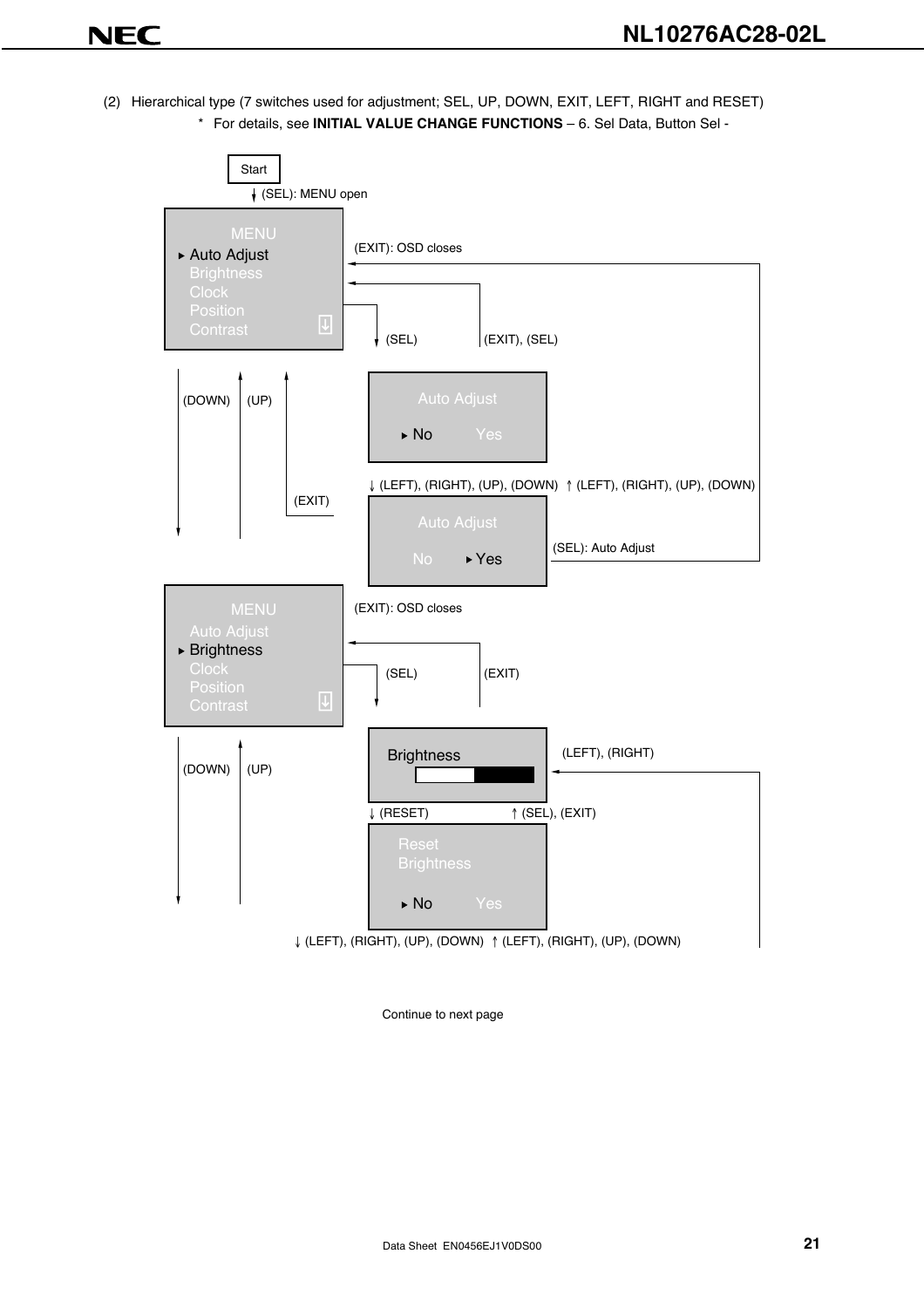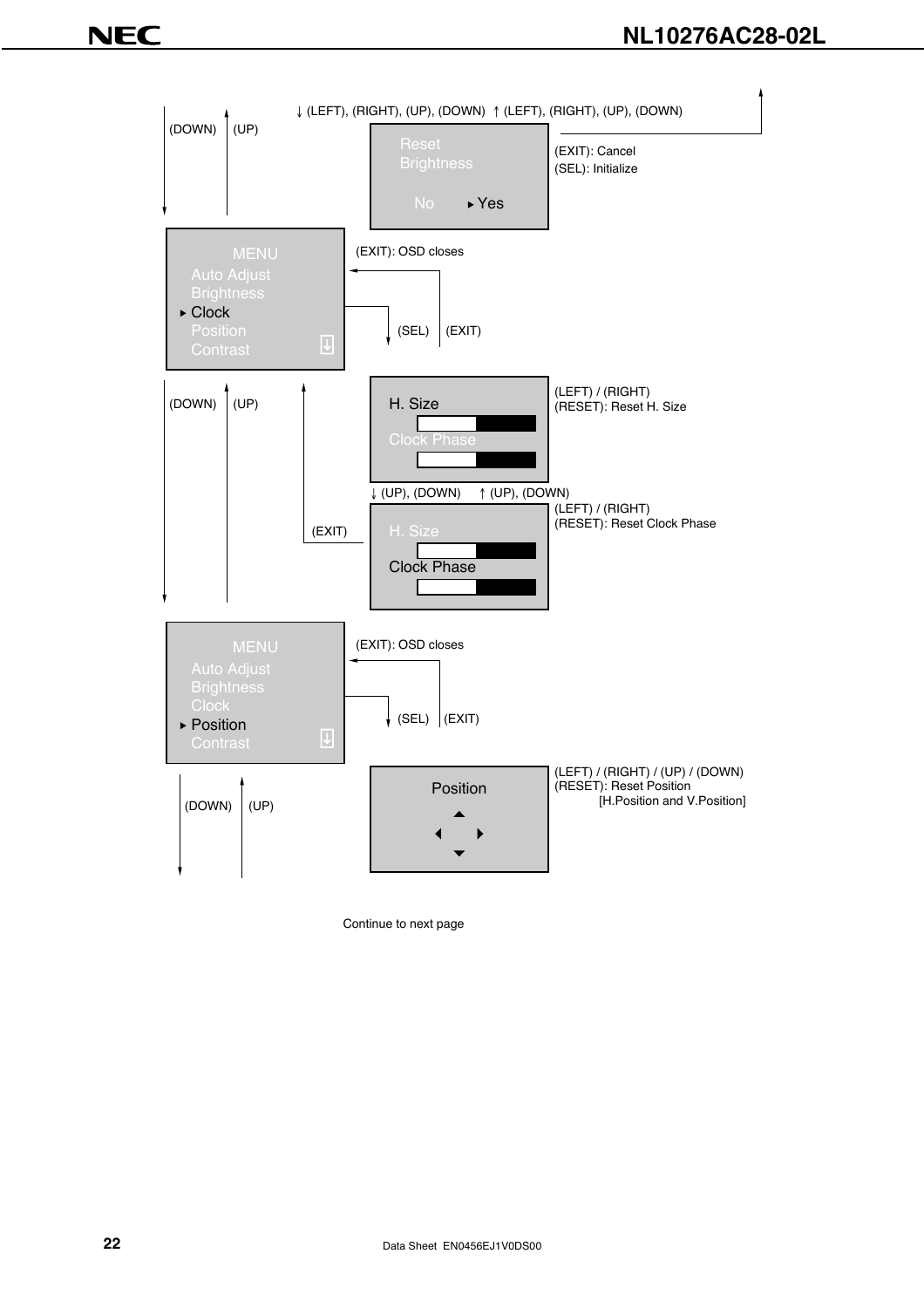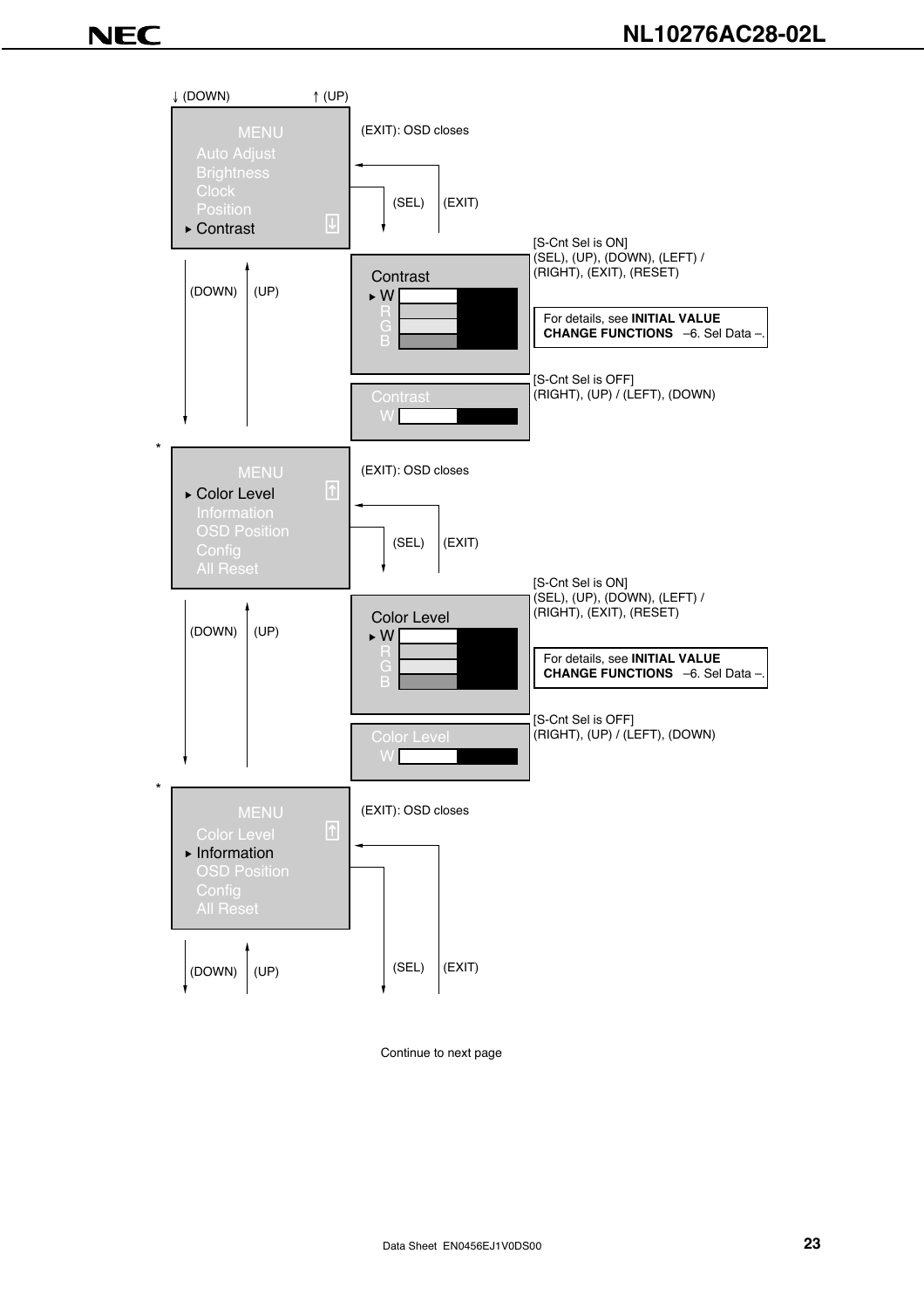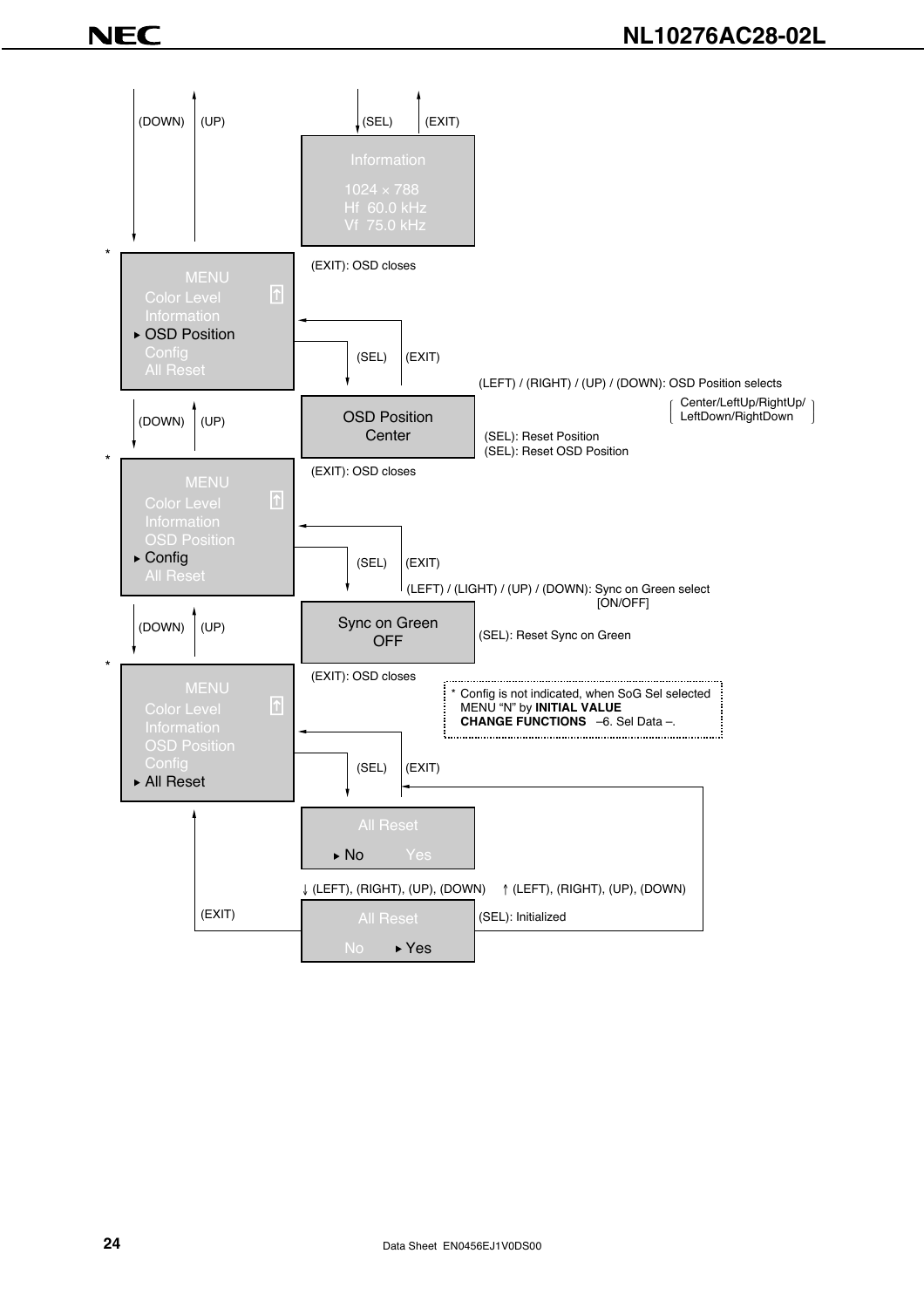- **Note 1**: The value of the selected signals by LEFT, RIGHT, UP and DOWN key is continuously increased if the input signal is held for more than approx. one second. If it's less than one second, the value is increased by one.
- **Note 2**: RESET signal initializes the value selected by SEL key. "All reset" function initializes all the values adjusted before.
- **Note 3**: No key input for more than ten seconds shall be regarded as "Time out".
- **Note 4**: Contrast W is synchronous with Contrast R, Contrast G and Contrast B.
- **Note 5**: Color Level W is synchronous with Color Level R, Color Level G and Color Level B.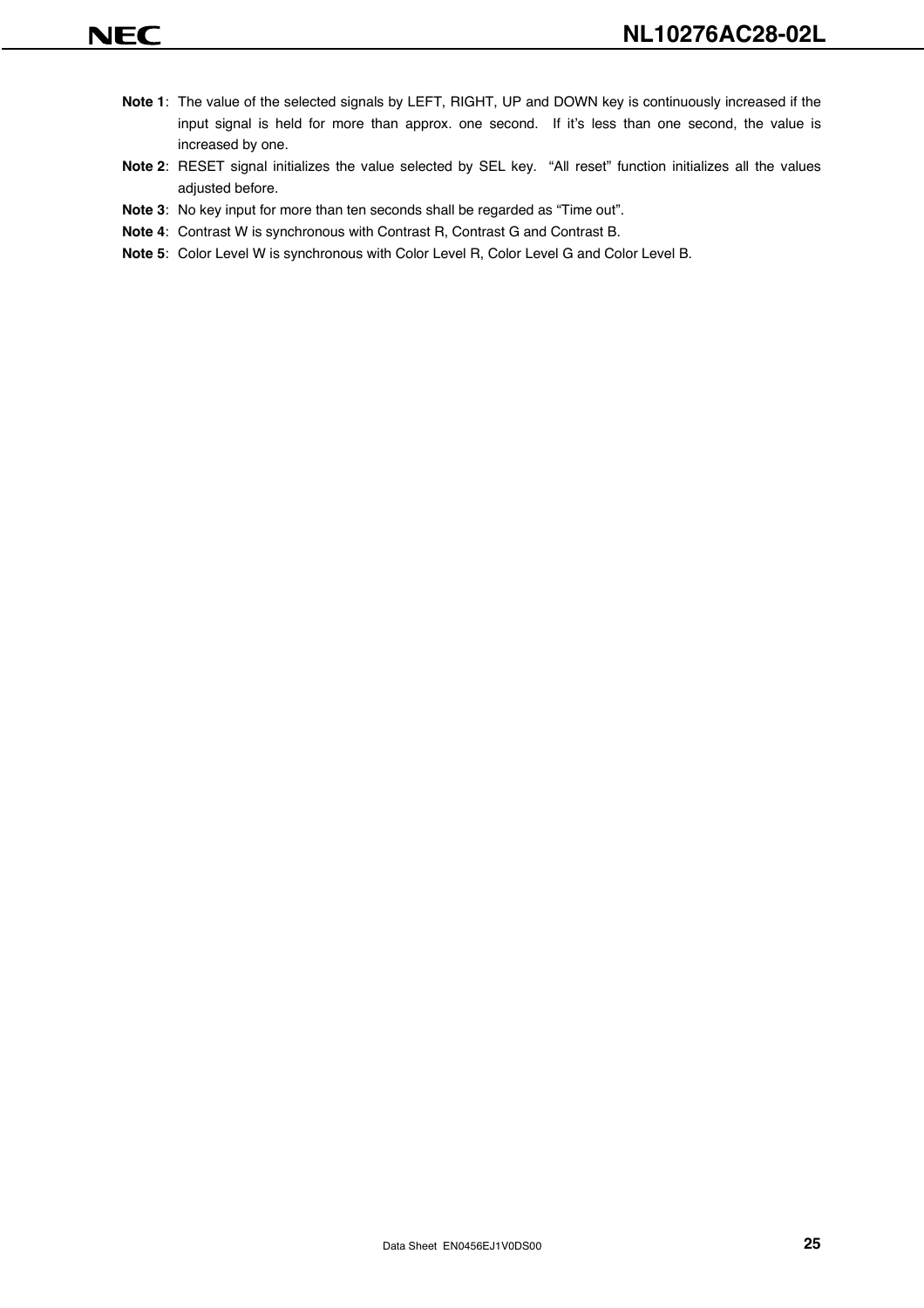**(3) Toggle type (SEL, UP, DOWN and EXIT)**

```
(UP), (DOWN): + or −
(EXIT): Initialize
```


- **Note 1**: The value of the selected signals by UP and DOWN key is continuously incremented if the input signal is held for more than approx. one second.
- **Note 2**: RESET signals initializes the value selected by SEL key. All reset function initializes all the values adjusted before.
- **Note 3**: No key input for more than five seconds shall be regarded as "Time out".
- **Note 4**: EXIT is valid when connected to GND for more than approx. two seconds.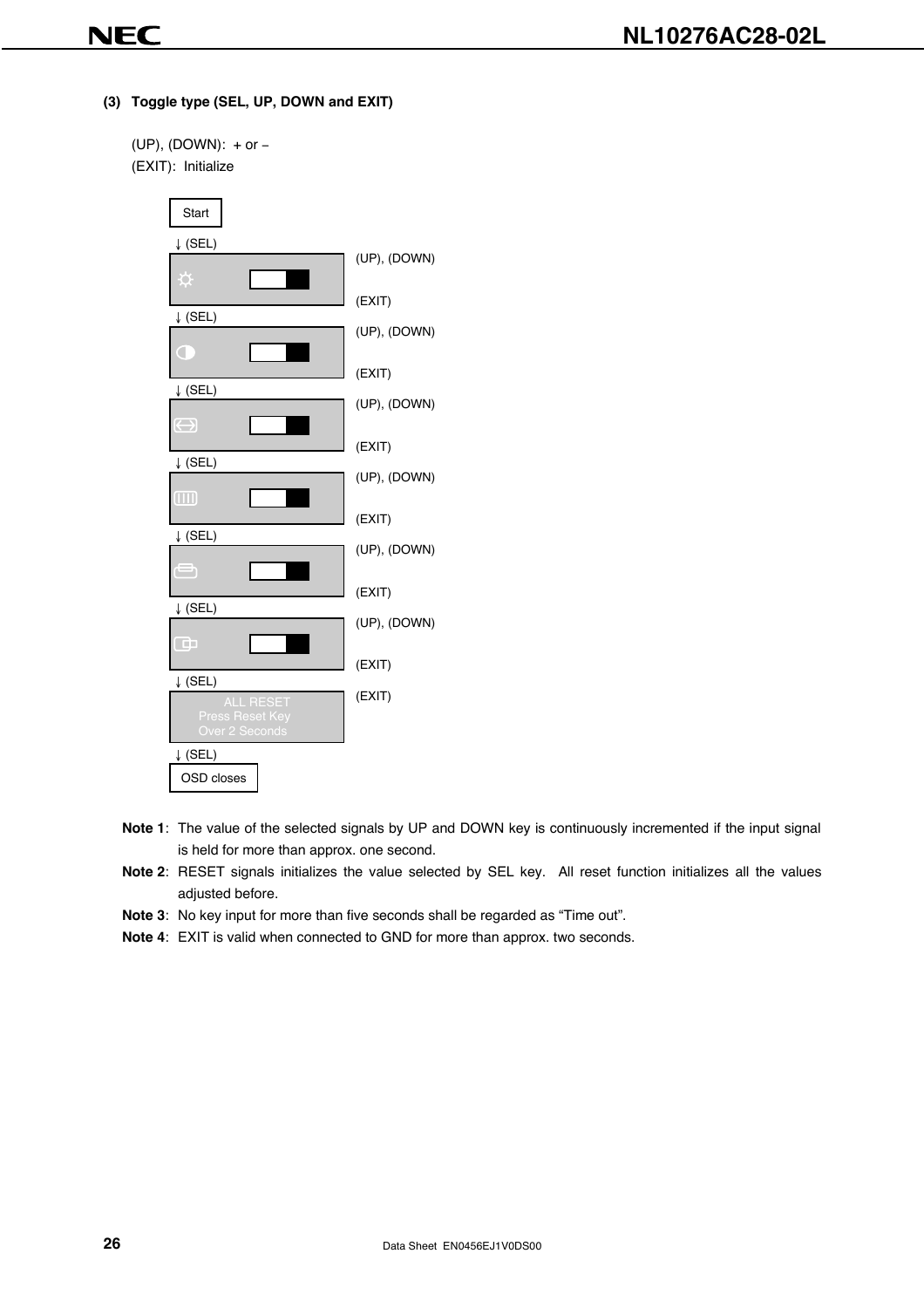#### **INITIAL VALUE CHANGE FUNCTIONS**

Initial value, OSD items, etc. can be changed.

The changed initial value becomes initial value in each preset timing, and is applicable when it is reset (including All Reset).

• How to transpose to initial value change mode.

Hierarchical type : Connect SET and UP to GND at the same time when OSD function is in "information" mode.

- Toggle type : Connect SEL to GND while SEL is connected to GND when OSD function is in "All Reset" mode.
- Operation SEL, UP, DOWN, and EXIT
- How to return to normal mode Connect EXIT to GND or turn off Power supply when OSD is closed. Both LEDON and LEDOFF become "H" when this mode is operating.

| No. |                                                                                         | Form        | <b>Function items</b>                                                                                                                                                                                                                                                                                                           |
|-----|-----------------------------------------------------------------------------------------|-------------|---------------------------------------------------------------------------------------------------------------------------------------------------------------------------------------------------------------------------------------------------------------------------------------------------------------------------------|
| 1   | Compatible<br>YES: Sync on Green<br>NO : No Sync on Green<br>The NEC factory value: NO. |             | It becomes valid when Toggle menu type is selected only.<br>The initial value of contrast (RGB synchronous) becomes 128.<br>The initial value of contrast (RGB synchronous) becomes 100.                                                                                                                                        |
| 2   | <b>Brightness</b>                                                                       |             | The maximum value of brightness of backlight can be changed.<br>Initial value: 100                                                                                                                                                                                                                                              |
| 3   | Color Level                                                                             |             | The initial value of color level can be changed.<br>Initial value: 128                                                                                                                                                                                                                                                          |
| 4   | Contrast                                                                                |             | The initial value of contrast can be changed.<br>Initial value: 128<br>(When NO is selected by Compatible in Toggle menu type, the initial value<br>of RGB synchronous only is 100.<br>As for RGB synchronous, this clause setup value becomes valid as the<br>Initial value regardless of the selections state of Compatible.) |
| 5   | <b>LCD Data</b>                                                                         | Mode        | No. of PRESET TIMINGS is displayed.                                                                                                                                                                                                                                                                                             |
|     |                                                                                         | <b>HSE</b>  | The initial value of the double value can be changed.                                                                                                                                                                                                                                                                           |
|     |                                                                                         | Delay       | The value of the CLK delay can be changed. (Initial value can not be<br>changed.)<br>Initial value: 0                                                                                                                                                                                                                           |
|     |                                                                                         | VD          | The initial value of the up-down position of the display position can be<br>changed.                                                                                                                                                                                                                                            |
|     |                                                                                         | HD          | The initial value of the left-right position of the display position can be<br>changed.                                                                                                                                                                                                                                         |
|     |                                                                                         | Auto Adjust | Auto adjust                                                                                                                                                                                                                                                                                                                     |
|     |                                                                                         | Par. Delay  | The compensation value of Delay of the auto adjust can be changed.<br>Valid range: 0 to 255                                                                                                                                                                                                                                     |
|     |                                                                                         | Par. HD     | The compensation value of horizontal position of the auto adjust can be<br>changed.<br>Valid range: 0 to 127                                                                                                                                                                                                                    |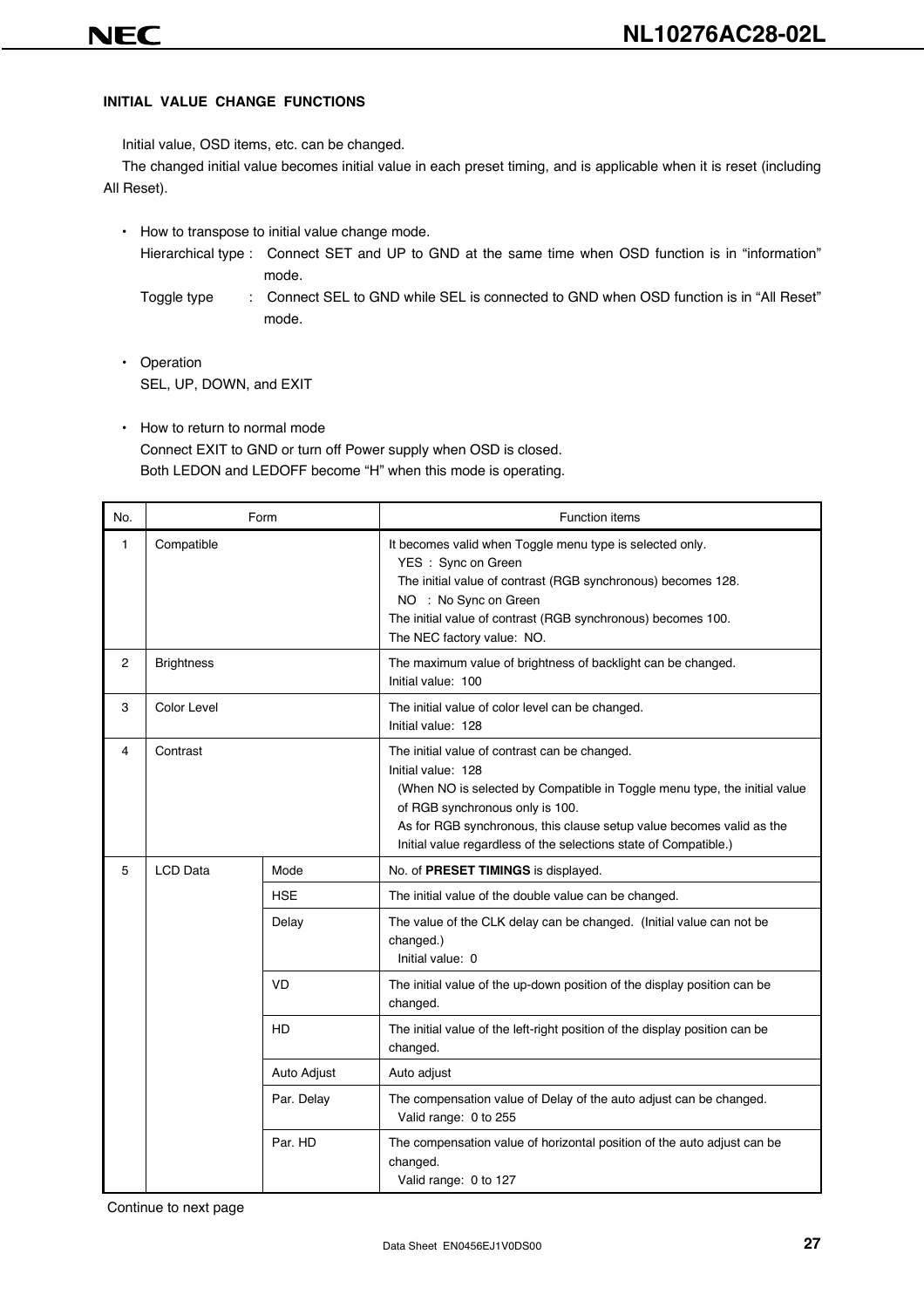| No. |                     | Form              | <b>Function items</b>                                                                                                                                                                                                                                                                                                                                                                                                                                                 |
|-----|---------------------|-------------------|-----------------------------------------------------------------------------------------------------------------------------------------------------------------------------------------------------------------------------------------------------------------------------------------------------------------------------------------------------------------------------------------------------------------------------------------------------------------------|
| 5   | LCD Data            | <b>LCD Reset</b>  | The values in No. 5 LCD Data are returned to the NEC factory values.                                                                                                                                                                                                                                                                                                                                                                                                  |
| 6   | Sel Data            | S-Lvl Sel         | The adjustment that RGB is independent can be made impossible by the<br>adjustment of the Color level. In this case, the adjustment item that RGB is<br>independent is not displayed on the menu screen.<br>ON : Independent adjustment is available.<br>OFF: Independent adjustment is impossible<br>Initial value: ON.                                                                                                                                              |
|     |                     | $S$ – Cnt Sel     | The adjustment that RGB is independent can be made impossible by the<br>adjustment of the Color level. In this case, the adjustment item that RGB is<br>independent is not displayed on the menu screen.<br>ON : Independent adjustment is available.<br>OFF: Independent adjustment is impossible<br>Initial value: ON.                                                                                                                                              |
|     |                     | SOG Sel           | Select or non-select of Sync on Green and display or non-display of select<br>menu are selected. When non-display selected, Config is not displayed.<br>• FUNC (Y: For Sync on Green select)<br>(N: For Sync on Green non-select)<br>• MENU (Y: Select menu display.)<br>(N: Select menu non-display.)<br>Initial value: Y/N<br>* It becomes effective only when the Hierarchical menu type is selected.<br>But it becomes invalid when Toggle menu type is selected. |
|     |                     | <b>MENU Sel</b>   | B (blue) or S (transparency) can be selected for the Background Color of the<br>OSD menu.<br>Initial value: B                                                                                                                                                                                                                                                                                                                                                         |
|     |                     | <b>Button Sel</b> | 4 (SEL, UP, DOWN and EXIT) or 7 (SEL, UP, DPWN, RIGHT, LEFT, EXIT<br>and RESET) number of adjust switch are selected.<br>Initial value: 7                                                                                                                                                                                                                                                                                                                             |
|     |                     | <b>PSOSD Sel</b>  | Display or no display for Power Save OSD can be selected.<br>(For detail, see INFORMARION DISPLAY BY OSD)<br>OFF: No display<br>ON: Display<br>Initial value: OFF                                                                                                                                                                                                                                                                                                     |
| 7   | Information         |                   | Input signal information is displayed.                                                                                                                                                                                                                                                                                                                                                                                                                                |
| 8   | <b>OSD Position</b> |                   | The initial value of OSD display position can be changed.<br>C: Center UL: Upper left UR: Upper right DL: Down left DR: Down right<br>Initial value: C                                                                                                                                                                                                                                                                                                                |
| 9   | <b>Used Time</b>    |                   | Use time in normal and Power save state is displayed.<br>Use time is recorded in every five minutes. But it is not recorded when<br>Power supply is cut off within five minutes.                                                                                                                                                                                                                                                                                      |
| 10  | <b>Full Reset</b>   |                   | All value is returned to NEC factory value. It takes about seven seconds.                                                                                                                                                                                                                                                                                                                                                                                             |

\* The value of No.5 LCD Data are memorized in every Preset timing.

\* Selected adjust item is displayed with OSD.

\* Data except Auto Adjust of 5. LCD Data are saved at the moment when it was returned in the extreme upper menu. But it is not kept when the power supply is cut off halfway.

- \* All adjust value is returned to the NEC factory value when menu type is changed.
- \* Evaluate compensation value of Par. Delay and Par. HD of No.5 LCD Data, and be decided.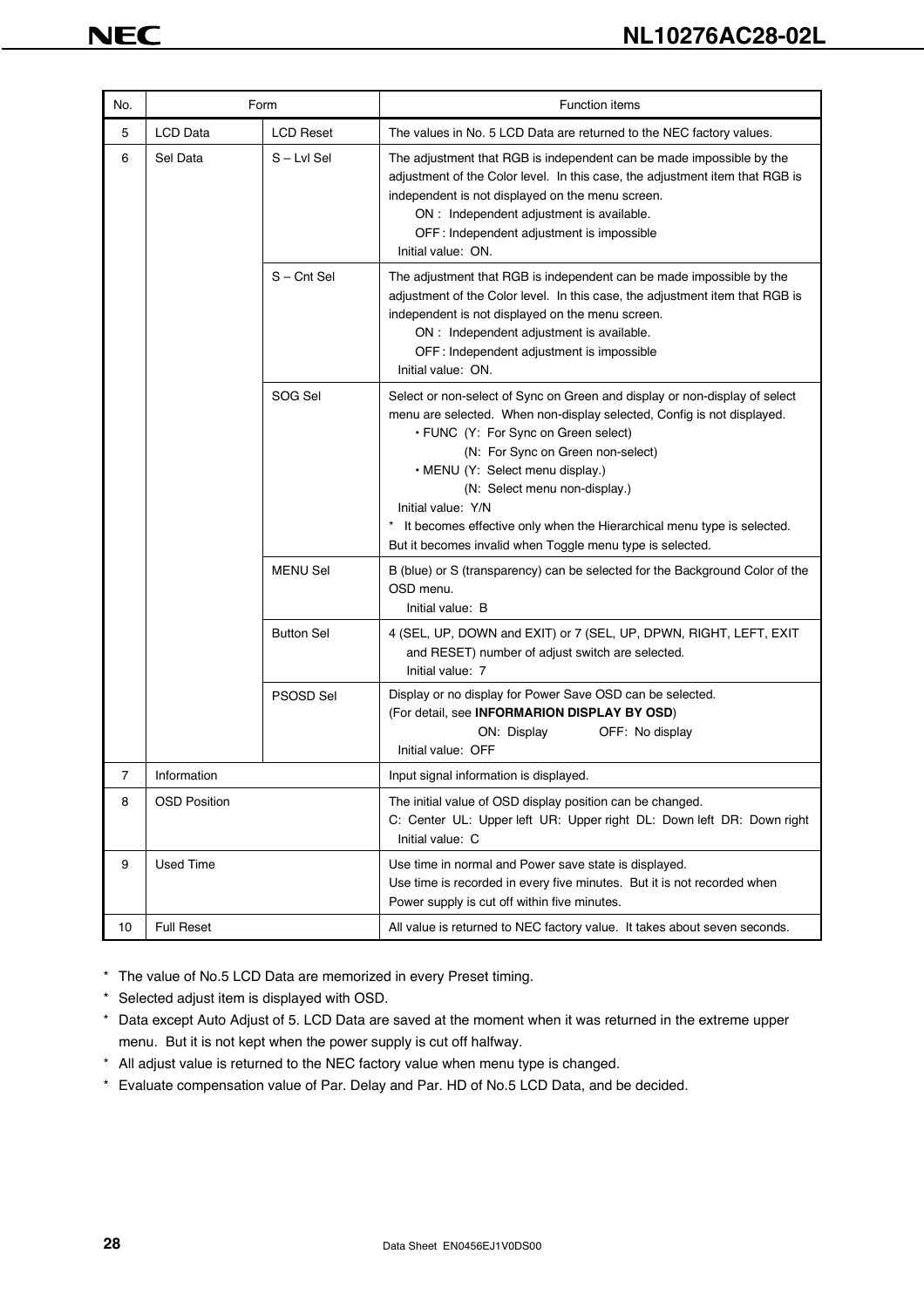#### **INFORMARION DISPLAY BY OSD**

1. Power save : Frequency of horizontal, vertical synchronous signal is displayed for four seconds at the time of the Power Save mode switchover.



- \* It is displayed when Horizontal synchronous signal frequency (Hf) and vertical synchronous signal frequency (Vf) are the following.
	- (1) Hf < 10 KHz
	- (2) Vf < 40 Hz
	- (3) (1) and (2)
- \* It is not displayed when "Power Save OSD no display" form is selected with **INITIAL VALUE CHANGE FUNCTIONS** - 6. Sel Data, PSOSD Sel -.
- 2. Out of Range : Each frequency is displayed for four seconds when the Horizontal and Vertical synchronous signal outside the corresponding range is inputted.



- \* It is displayed when Horizontal synchronous signal frequency (Hf) and vertical synchronous signal frequency (Vf) are the following.
	- (1) 10 KHz ≤ Hf < 23 KHz or 61.5 KHz < Hf
	- (2) 40 Hz ≤ Vf < 50 Hz or 200 Hz < Vf
	- (3) (1) and (2)

But it is not displayed when either Hf or Vf is power save mode.

\* Display or no display for Out of Range can not be selected.

3. Disable : It is displayed for four seconds that the switch for adjust is disable.

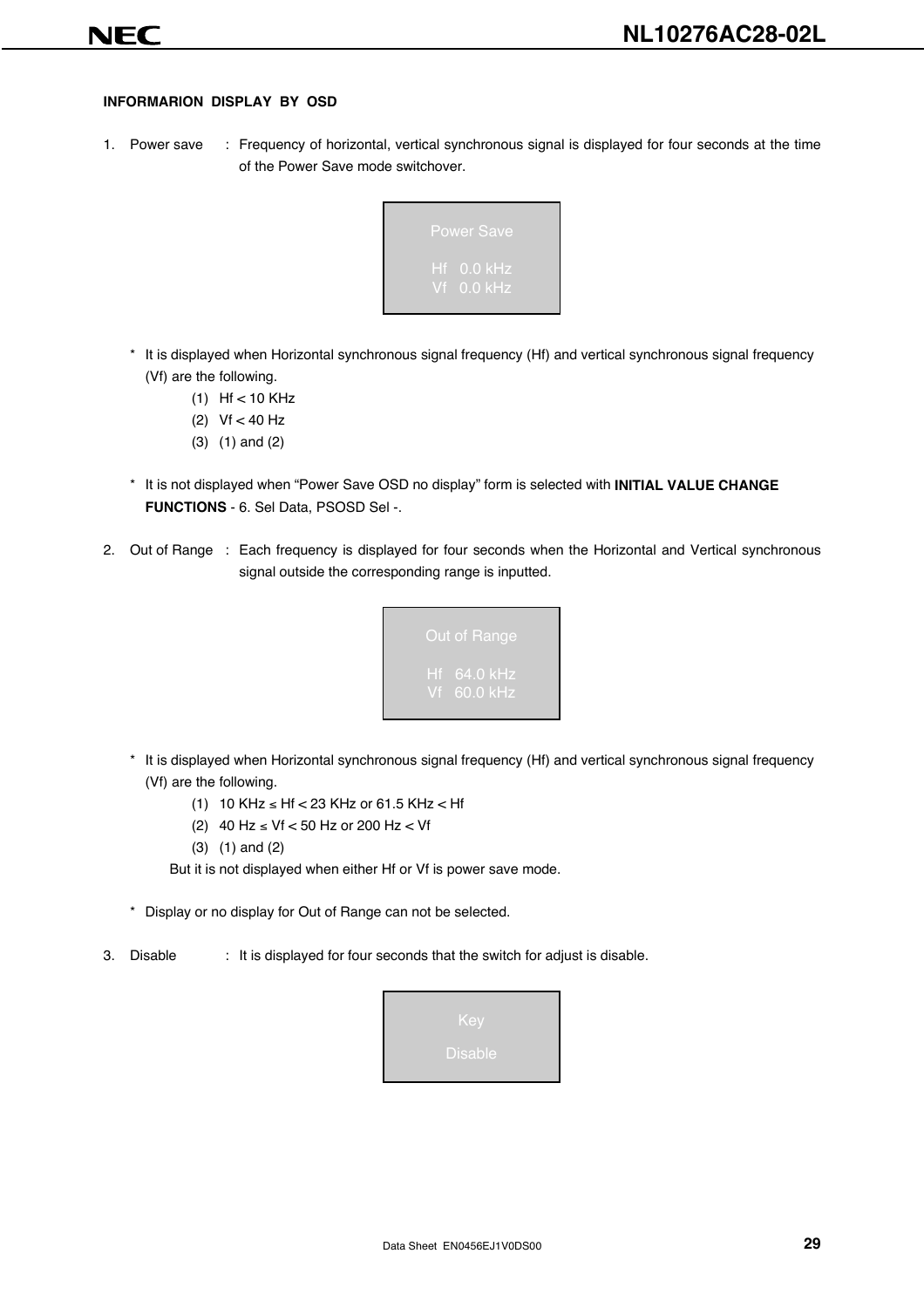#### **INPUT SIGNAL AND DISPLAY POSITION - XGA STANDARD TIMING -**

Pixels









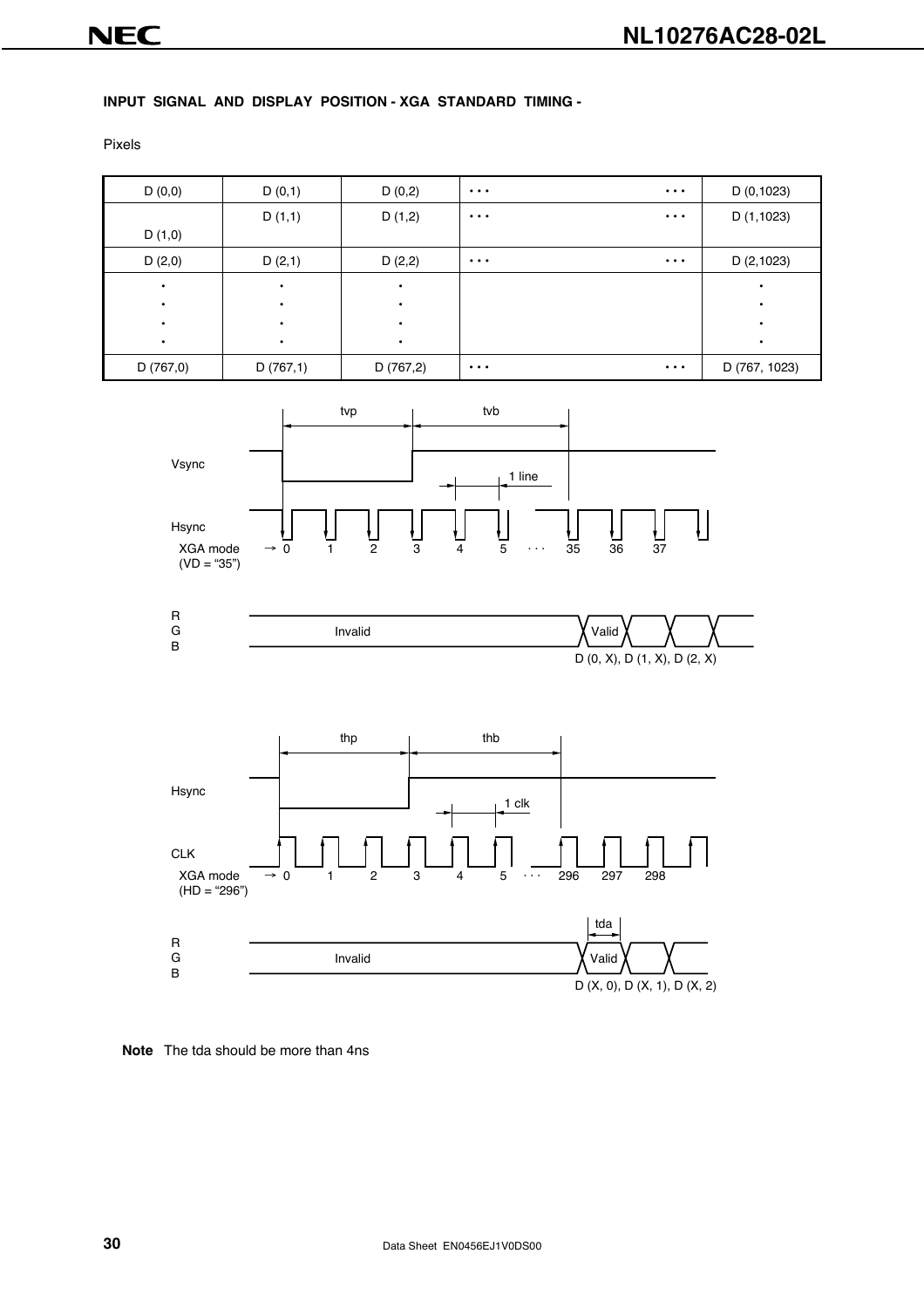#### **OPTICAL CHARACTERISTICS**

| Item                 | Symbol | Condition                                                                    | Min.                     | Typ. | Max.  | Unit            | Remark |
|----------------------|--------|------------------------------------------------------------------------------|--------------------------|------|-------|-----------------|--------|
| Contrast ratio       | СR     | $\theta$ R = 0°, $\theta$ L = 0°, $\theta$ D = 0°,<br>White/Black, at center | 80                       | 150  |       | -               | Note 2 |
| Luminance            | Lvmax  | White, at center                                                             | 150                      | 200  | -     | $\text{cd/m}^2$ | Note 3 |
| Luminance uniformity | -      | White                                                                        | $\overline{\phantom{0}}$ | -    | l .30 | -               | Note 4 |

 $(Ta = 25^{\circ}C, V_{DD} = 12 V, V_{DD}B = 12 V, Note 1)$ 

Reference data

 $(Ta = 25^{\circ}C, V_{DD} = 12 V, V_{DD}B = 12 V, Note 1)$ 

| Item                | Symbol     | Condition                                                                                          | Min. | Typ. | Max.                     | Unit | Remark |
|---------------------|------------|----------------------------------------------------------------------------------------------------|------|------|--------------------------|------|--------|
| Contrast ratio      | CR.        | Best contrast angle<br>$\theta$ R = 0°, $\theta$ L = 0°, $\theta$ D = 5°<br>White/Black, at center |      | 300  |                          |      | Note 2 |
| Color gamut         | C          | $\theta$ R = 0°, $\theta$ L = 0°, $\theta$ U = 0°, $\theta$ D = 0°<br>at center, to NTSC           | 35   | 40   |                          | $\%$ |        |
| Viewing angle range | $\theta$ R | $CR > 10$ , $\theta U = 0^\circ$ , $\theta D = 0^\circ$                                            | 70   | 85   |                          | deg. | Note 4 |
|                     | $\theta$ L | White/Black, at center                                                                             | 70   | 85   | -                        | deg. |        |
|                     | $\theta$ U | $CR > 10$ , $\theta R = 0^\circ$ , $\theta L = 0^\circ$                                            | 70   | 85   | $\overline{\phantom{m}}$ | deg. |        |
|                     | $\theta$ D | White/Black, at center                                                                             | 70   | 40   | -                        | deg. |        |
| Response time       | Ton        | <b>Black to White</b>                                                                              | -    | 34   | 80                       | ms   | Note 6 |
|                     | Toff       | White to Black                                                                                     | -    | 40   | 80                       |      |        |

- **Note 1.** The luminance is measured after 20 minutes from the module works, with all pixels in "white." The typical value is measured after luminance saturation. Display mode: VESA XGA-75 Hz RGB input voltage: 0.7 Vp-p Contrast: Default
- **Note 2.** The contrast ratio is calculated by using the following formula.

Contrast ratio  $(CR) = \frac{Luminance with all pixels in "white" }{Luminance with all pixels in "black" }$ 

**Note 3.** The luminance is measured after 20 minutes from the module works, with all pixels in "white". The typical value is measured after luminance saturation, more than one hour after burn-in. The timing is XGA standard mode, preset No. 9.

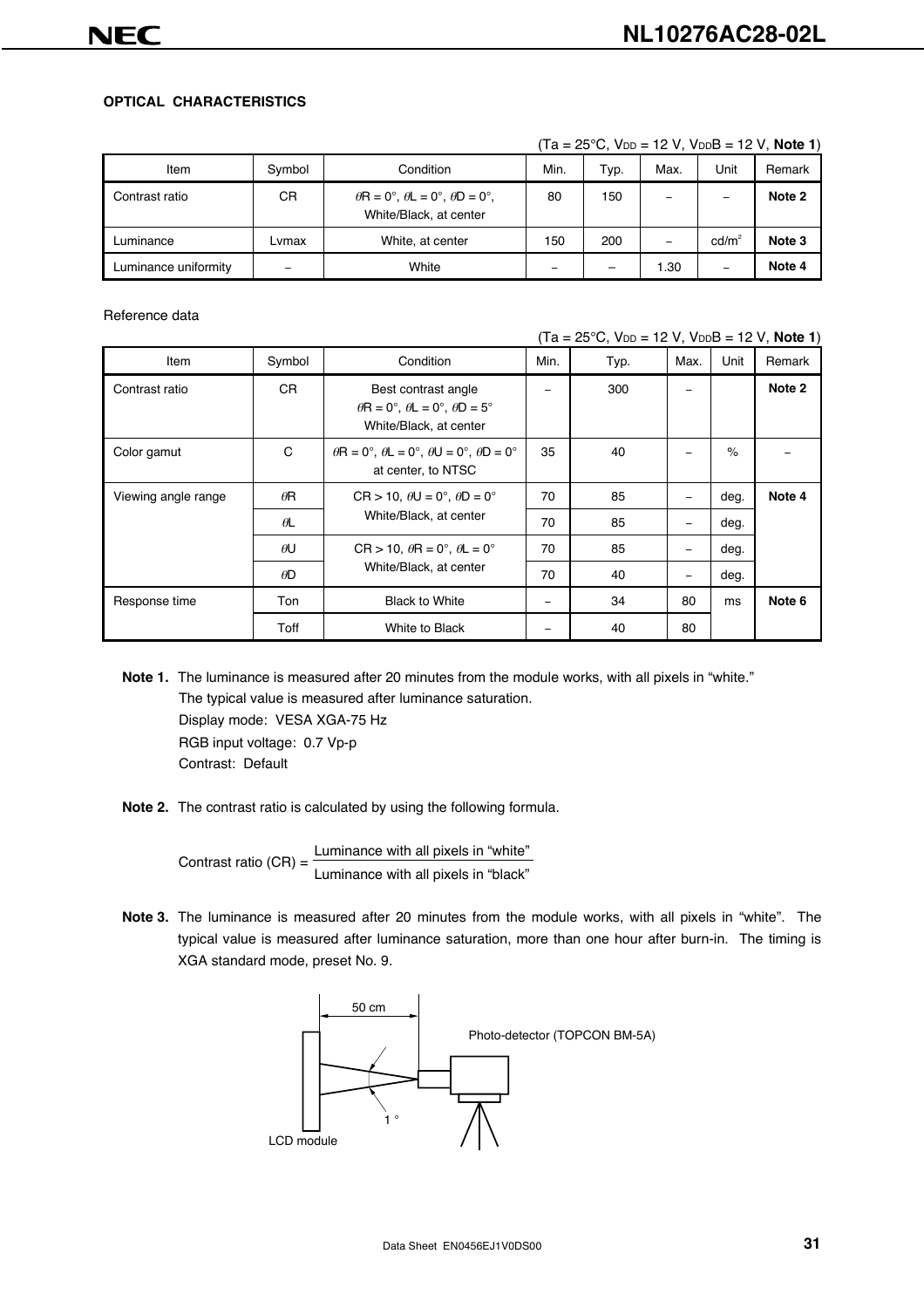**Note 4.** Luminance uniformity is calculated by using the following formula.

Maximum luminance Luminance uniformity = Minimum luminance

The luminance is measured at near the five points shown below.



**Note 5.** Definitions of viewing angle are as follows.



**Note 6.** Definitions of response time is as follows. Photo-detector output signal is measured when the luminance changes "black" to "white" or "white" to "black".

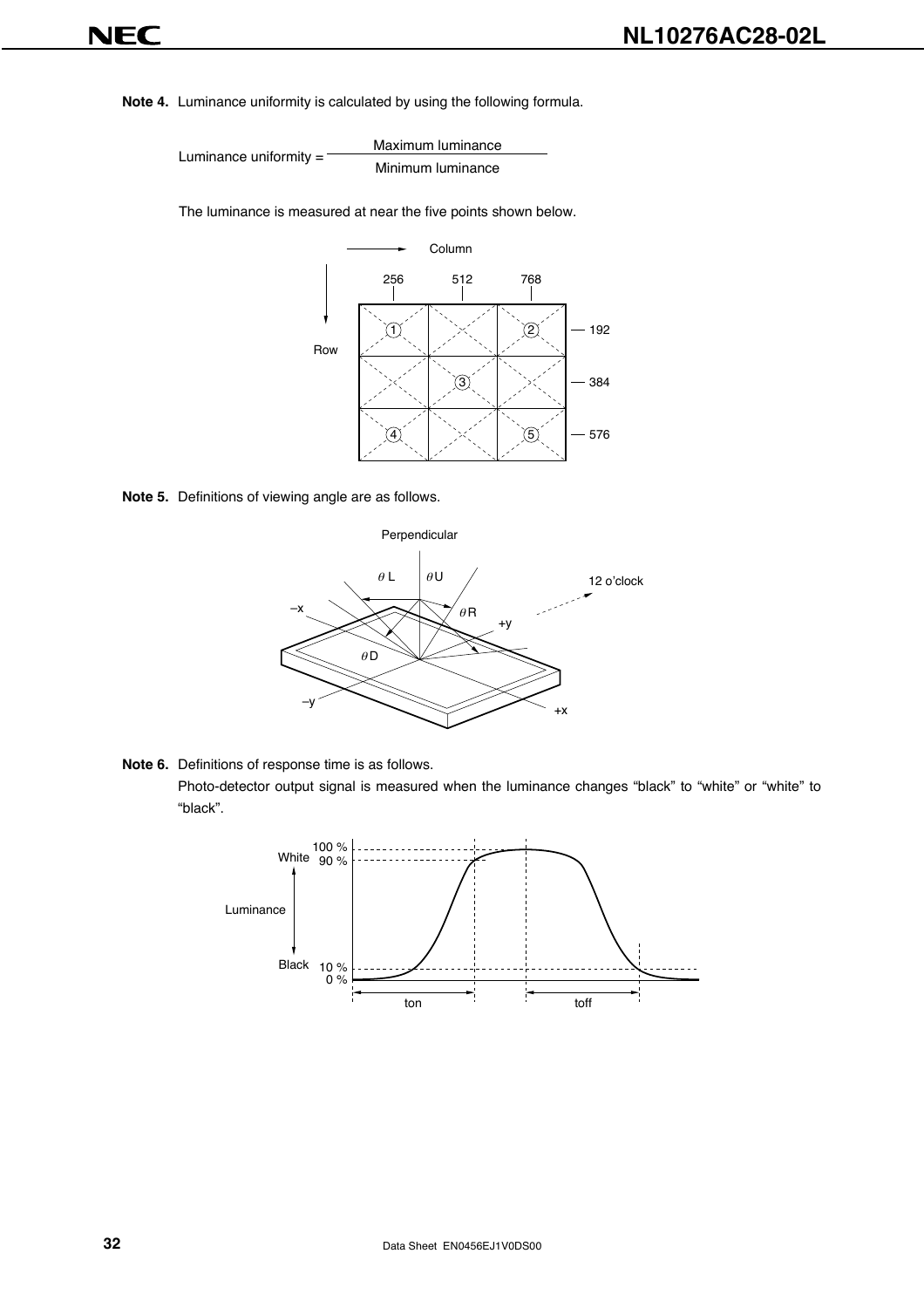#### **RELIABILITY TEST**

| Test item                           | <b>Test condition</b>                                                                                                                                                                             | Judgment          |
|-------------------------------------|---------------------------------------------------------------------------------------------------------------------------------------------------------------------------------------------------|-------------------|
| High temperature/humidity operation | 50 $\pm$ 2°C, 85% relative humidity<br>240 hours, Display data is black.                                                                                                                          | Note 1            |
| Heat cycle (operation)              | $<1$ > 0°C ±3°C ··· 1 hour<br>$55^{\circ}$ C $\pm 3^{\circ}$ C $\cdots$ 1 hour<br><2> 50 cycles, 4 hours/cycle<br>$<$ 3> Display data is black.                                                   | Note 1            |
| Thermal shock (non-operation)       | $<$ 1> $-20^{\circ}$ C $\pm 3^{\circ}$ C $\cdots$ 30 minutes<br>$60^{\circ}$ C $\pm 3^{\circ}$ C $\cdots$ 30 minutes<br>$<$ 2> 100 cycles<br><3> Temperature transition time is within 5 minutes. | Note 1            |
| Vibration (non-operation)           | $<$ 1> 5-100 Hz, 19.6 m/s <sup>2</sup> (2G)<br>1 minute/cycle,<br>X, Y, Z direction<br><2> 50 times each direction                                                                                | <b>Notes 1, 2</b> |
| Mechanical shock<br>(non-operation) | $<$ 1> 294 m/s <sup>2</sup> (30G), 11 ms<br>X, Y, Z direction<br><2> 3 times each direction                                                                                                       | Notes 1, 2        |
| ESD (operation)                     | 150 pF, 150 $\Omega$ , ±10 KV<br>Note 3<br>9 places on a panel<br>10 times each place at one-second intervals                                                                                     | Note 1            |
| Dust (operation)                    | 15 kinds of dust (JIS-Z 8901)<br>Hourly 15 seconds stir, 8 times repeat                                                                                                                           | Note 1            |

**Notes 1.** Display function is checked by the same condition as LCD module out-going inspection.

- **2.** Physical damage.
- **3.** Discharge points are shown in the figure.

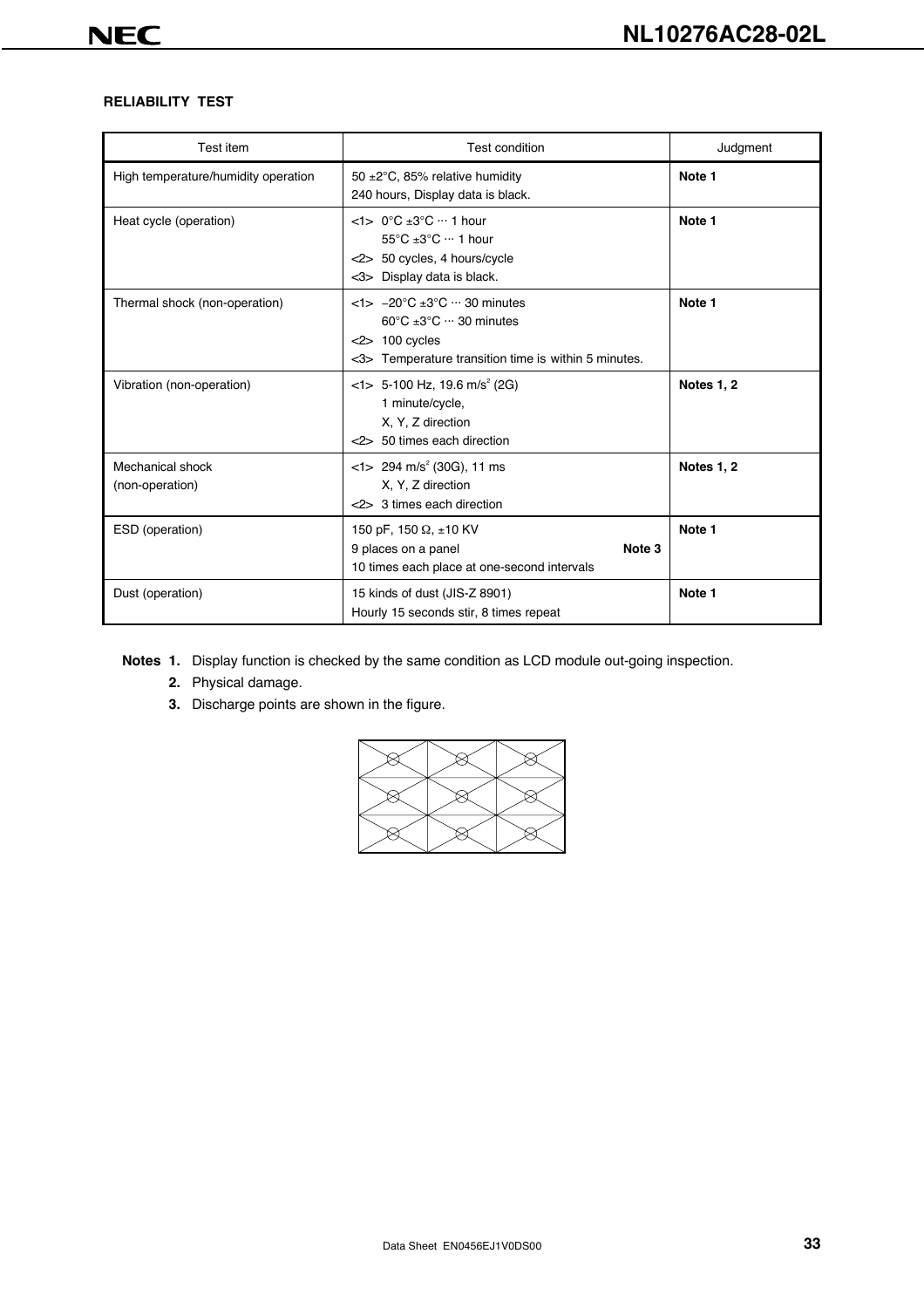#### **GENERAL CAUTIONS**

Because next figures and sentences are very important, please understand these contents as follows.

### **CAUTION** This figure is a mark that you will get hurt and/or the module will have damages when you make a mistake to operate.



This figure is a mark that you will get an electric shock when you make a mistake to operate.

This figure is a mark that you will get hurt when you make a mistake to operate.

# **CAUTION**



Do not touch an inverter -- on which is stuck a caution label -- while the LCD module is under the operation, because of dangerous high voltage.

- (1) Caution when taking out the module a Pick the pouch only, in taking out module from a carrier box.
- (2) Cautions for handling the module
	- a) As the electrostatic discharges may break the LCD module, handle the LCD module with care against electrostaic discharges.
	- b) A As the LCD panel and backlight element are made from fragile glass material, impulse and pressure to the LCD module should be avoided.
	- c) As the surface of polarizer is very soft and easily scratched, use a soft dry cloth without chemicals for cleaning.
	- d) Do not pull the interface connectors in or out while the LCD module is operating.
	- e) Put the module display side down on a flat horizontal plane.
	- f) Handle connectors and cables with care.
	- g) When the module is operating, do not lose CLK, HS or Vsync signal. If any one of these signals is lost, the LCD panel would be damaged.
	- h) The torque to mounting screw should never exceed 0.392 N·m (4 kgf·cm).
- (3) Cautions for the atmosphere
	- a) Dew drop atmosphere should be avoided.
	- b) Do not store and/or operate the LCD module in a high temperature and/or high humidity atmosphere. Storage in an electro-conductive polymer packing pouch and under relatively low temperature atmosphere is recommended.
	- c) This module uses cold cathod fluorescent lamps. Therefore, the life of lamps becomes short if the module is operated under the low temperature environment.
	- d) Do not operate the LCD module in a high magnetic field.
- (4) Caution for the module characteristics
	- a) Do not apply the fixed pattern for a long time to the LCD module. Applying fixed pattern for a long time may cause image sticking.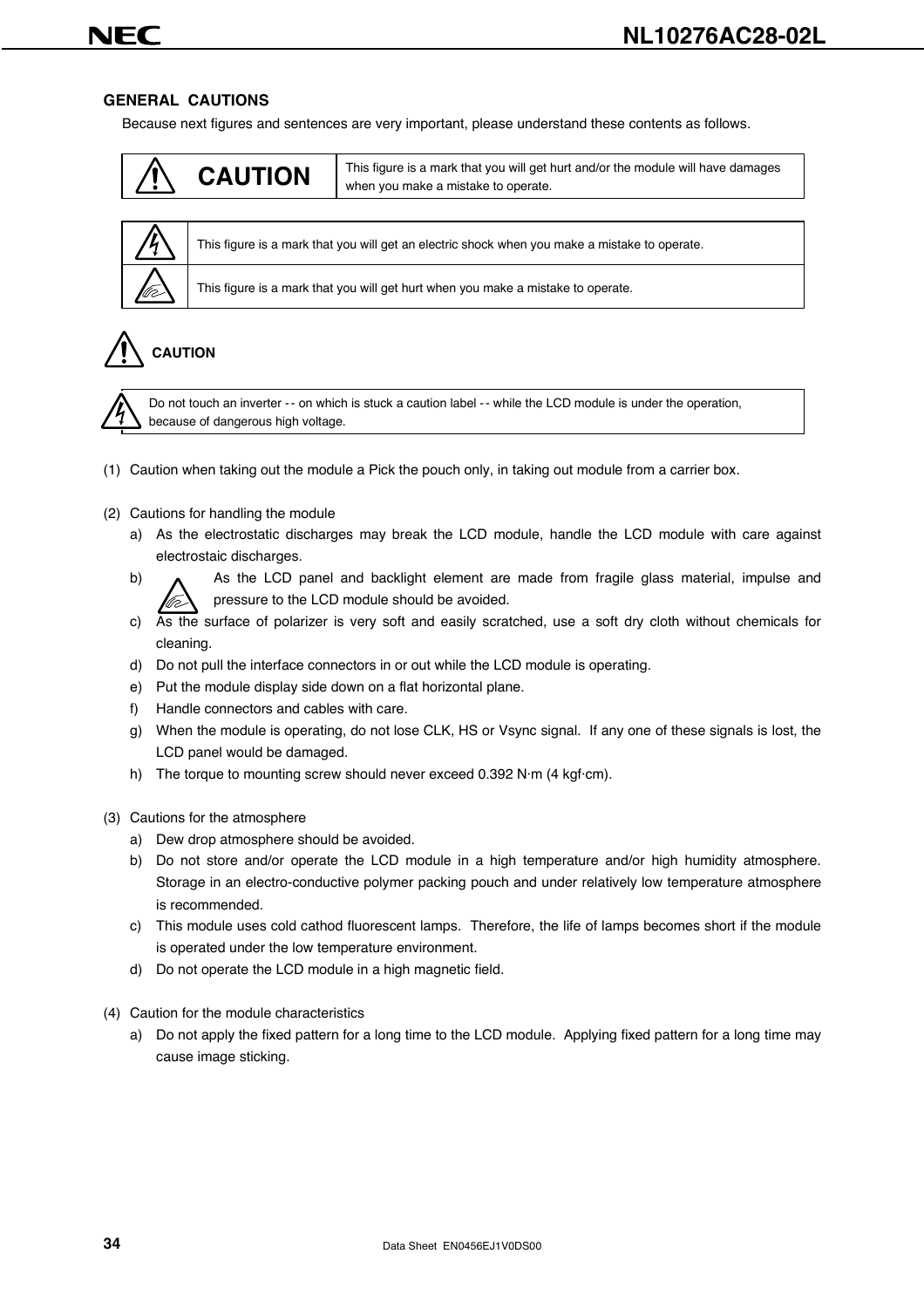- (5) Other cautions
	- a) Do not disassemble and/or reassemble LCD module.
	- b) Do not readjust any variable resistors or switches in the module.
	- c) When returning the module for repair or etc., please pack the module properly to avoid any damages. We recommend using the original shipping packages.

Liquid Crystal Display has the following specific characteristics. There are not defects nor malfunctions.

The display condition of LCD module may be affected by the ambient temperature. The LCD module has cold cathode tube for backlight. Optical characteristics, like luminance or uniformity, will change during time.

Uneven brightness and/or small spots may be noticed depending on different display patterns.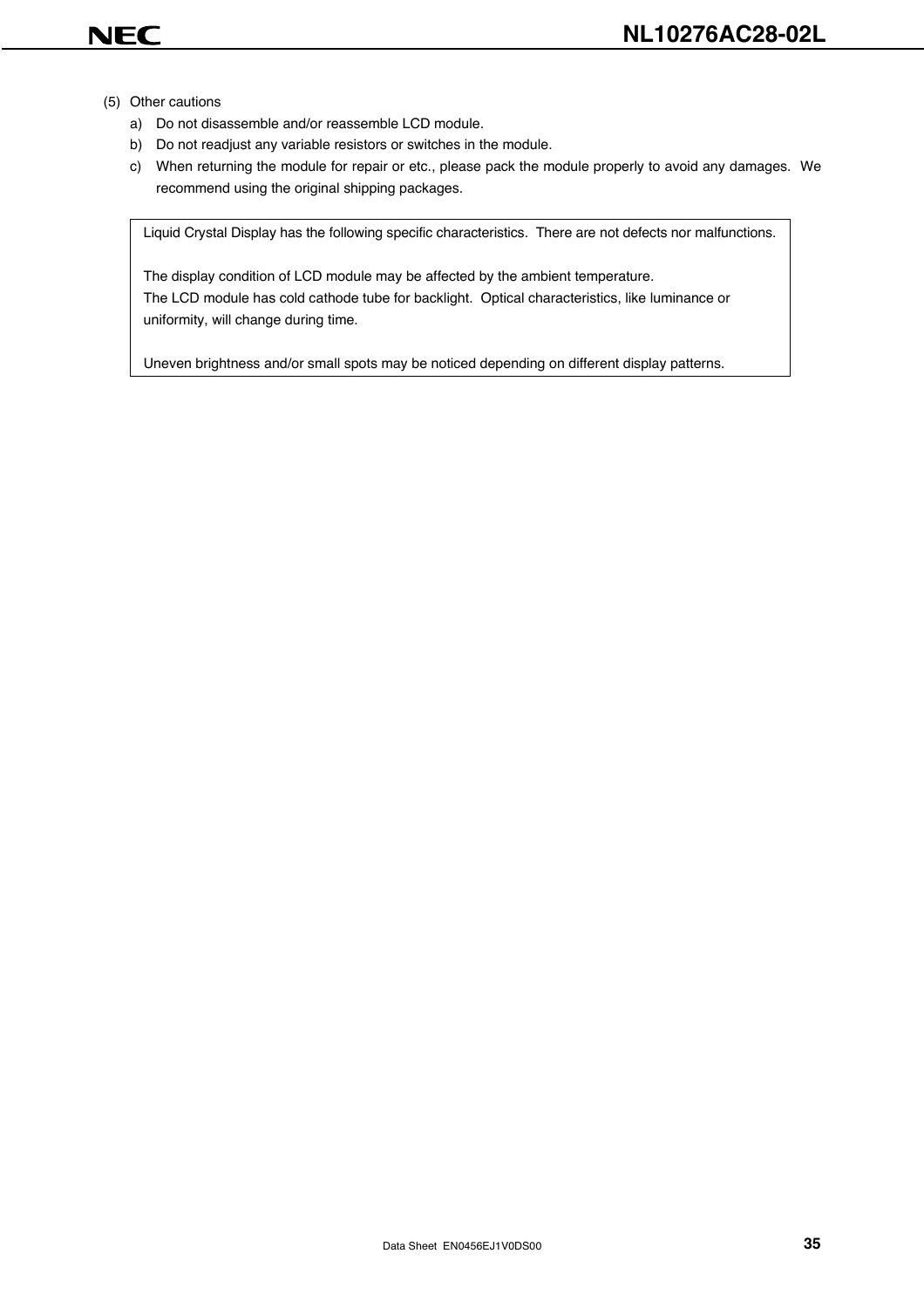#### **OUTLINE DRAWINGS**

#### **Front View (Unit in mm)**

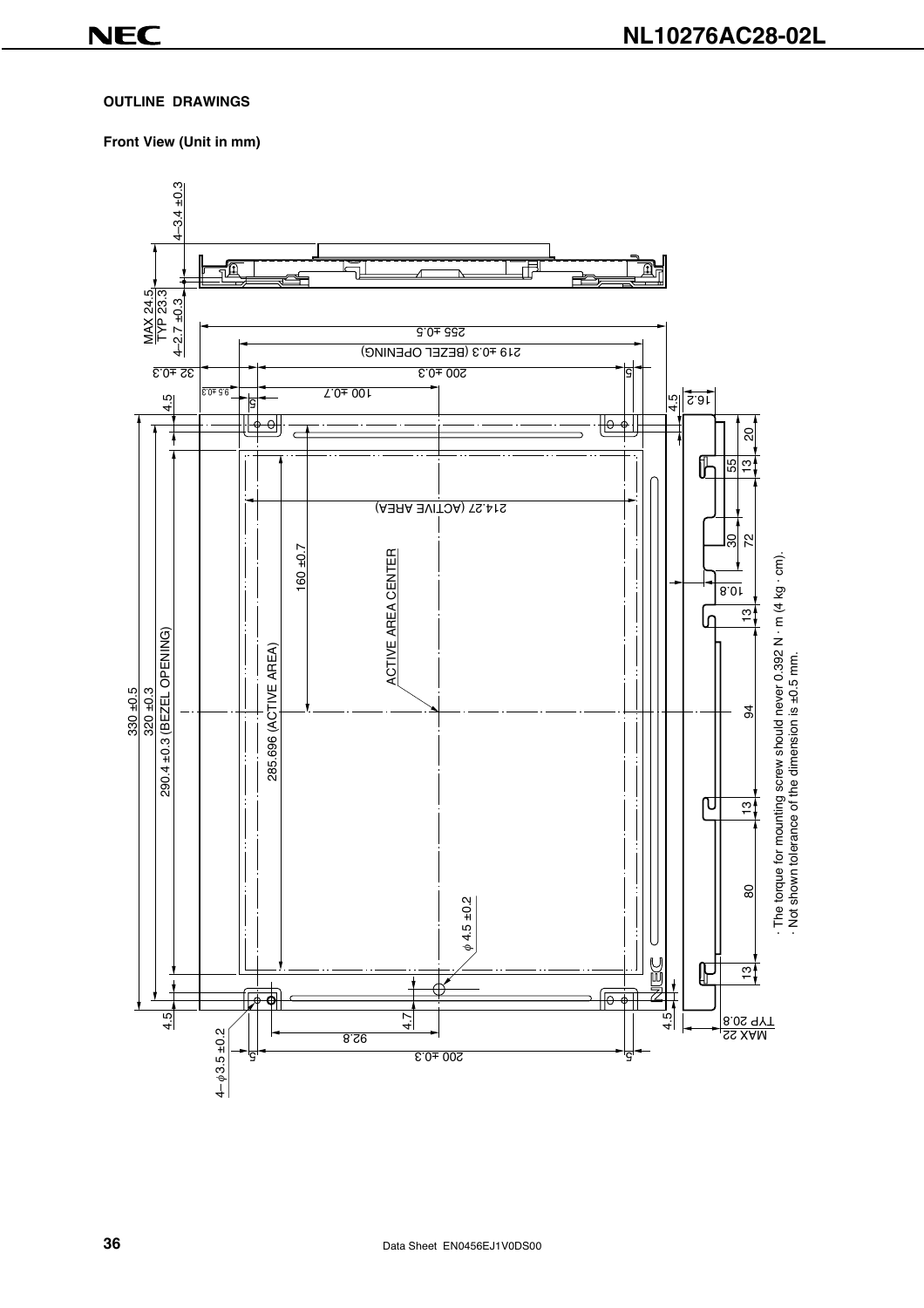### **Rear View (Unit in mm)**